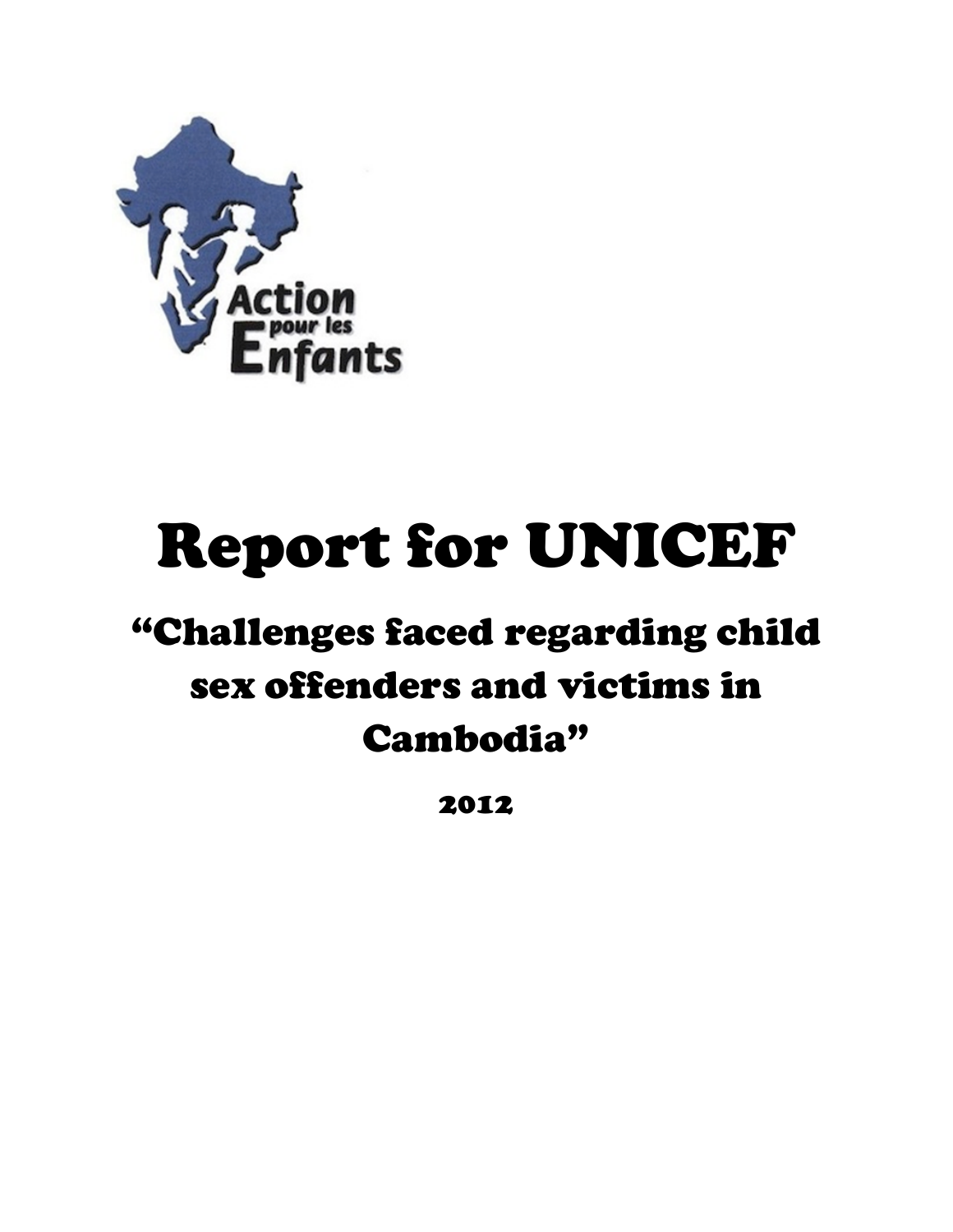### **Table of contents**

| 1.0  | Introduction                               | page 3  |
|------|--------------------------------------------|---------|
| 2.0  | Methodology                                | page 4  |
|      | 2.1 Methods                                | page 4  |
|      | 2.2 Interviews                             | page 4  |
|      | 2.3 Database                               | page 4  |
|      | 2.4 Statistical analysis                   | page 4  |
| 3.0  | Child sex offenders                        | page 5  |
|      | 3.1 Nationality                            | page 5  |
|      | 3.2 Prior convictions                      | page 5  |
|      | 3.3 NGO workers                            | page 8  |
| 4.0  | Law enforcement                            | page 10 |
|      | 4.1 Challenges                             | page 10 |
| 5.0  | The legal process                          | page 12 |
|      | 5.1 Challenges                             | page 12 |
| 6.0  | Child victims and witnesses                | page 18 |
|      | 6.1 Challenges                             | page 18 |
| 7.0  | Deportation/extradition                    | page 21 |
|      | 7.1 Extradition law                        | page 21 |
|      | 7.2 Deportation law                        | page 22 |
| 8.0  | Conclusion                                 | page 24 |
| 9.0  | Appendix 1: List of perpetrators           | page 27 |
| 10.0 | Appendix 2: List of Conspirators           | page 34 |
| 11.0 | Appendix 3: Court handlings by nationality | page 37 |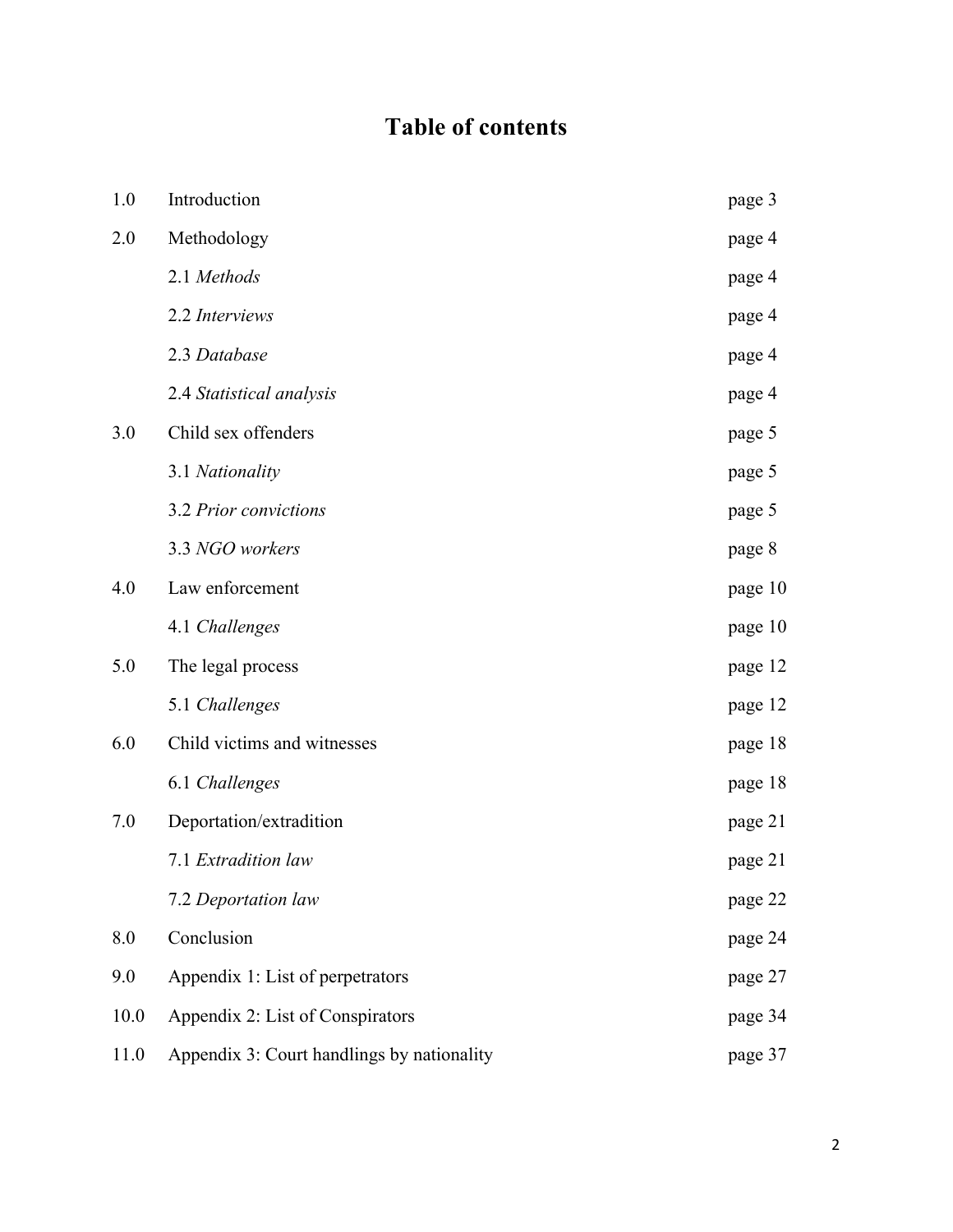#### **1.0 Introduction**

Action Pour Les Enfants (APLE) Cambodia is a Non Governmental Organization (NGO) with no religious and political affiliations. One of APLE's approaches is to conduct investigations into suspected incidents of child sexual abuse, child sex tourism, child pornography, child prostitution, international pedophilia, rape and human trafficking of children, women and men.

APLE is the only NGO in Cambodia that focuses on street-based child exploitation. In general, street-based exploitation is facilitated personally by the sex offender. The first encounter is initiated in a public area and the goal is to establish a sexual relationship with the target. Characteristic for this kind of exploitation, contrary to establishment-based exploitation, offenders are mostly Western and victims mostly boys.

Since 2001, all investigations conducted by APLE that led to an arrest are documented in a database. The database contains information from the entire legal process that followed after an arrest. Our own experience, together with the database, will form the basis of this report. This report seeks answers to the following questions:

- Who are the offenders APLE deals with?
- How many offenders have prior convictions?
- How many offenders work in NGO's or related fields?
- What are the main challenges in the field of law enforcement?
- What is the legal outcome in cases investigated by APLE?
- What are the main legislative challenges when prosecuting foreign offenders?
- What are the main challenges in the field of child victim/witness protection?
- What are the main challenges in the field of extradition laws?
- What are the main challenges in the field of deportation laws?

First, a general picture of the child sex offender in Cambodia will be made explicit. Subsequently, research will go in-depth into the challenges faced by APLE when fighting child sex abuse and exploitation. Finally, some recommendations and suggestions to improve the situation will be provided.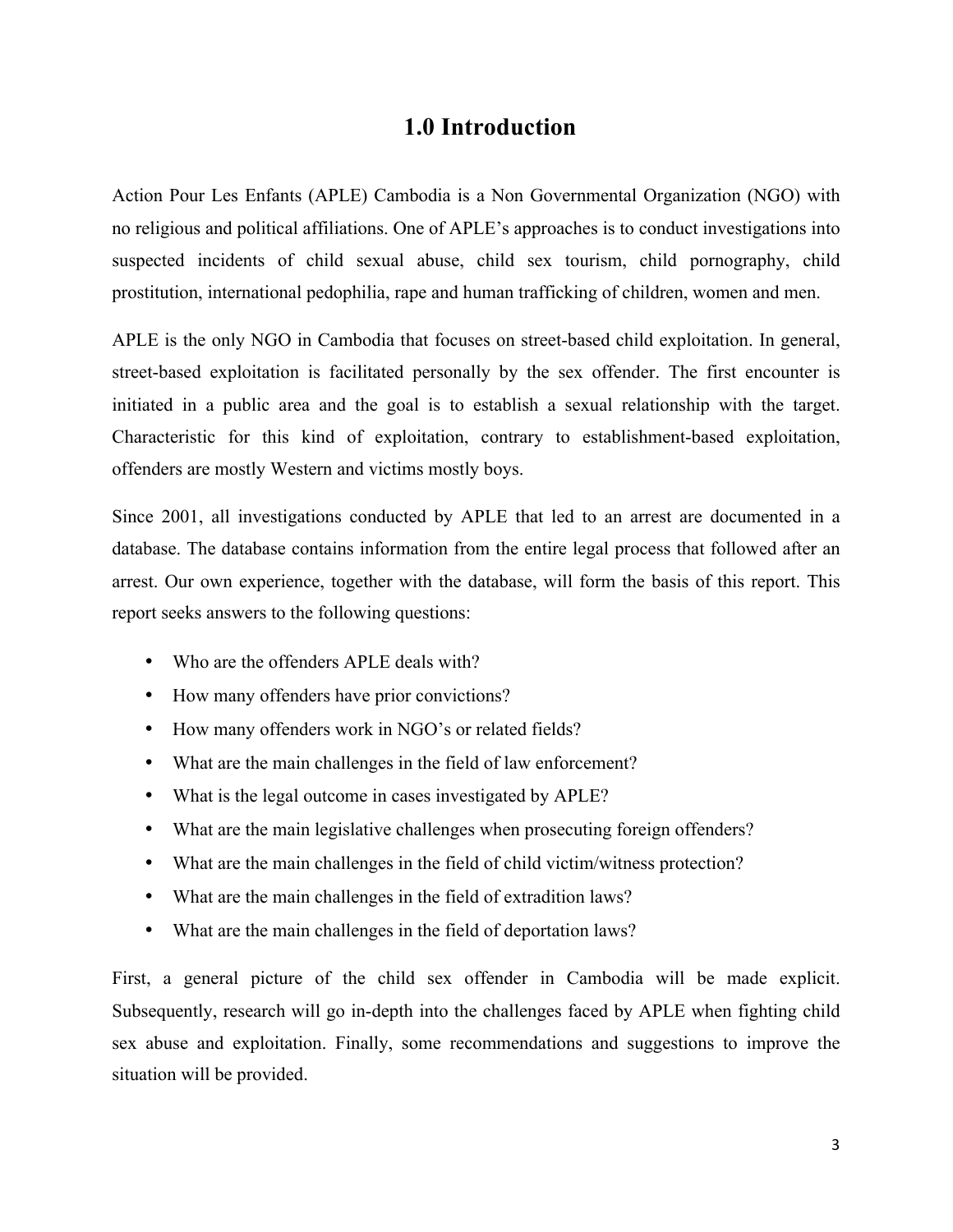#### **2.0 Methodology**

#### **2.1 Methods**

Two different methods were used in order to gather the information needed. First, APLE staff provided information for this report based on their own experience working in the field. Secondly, APLE's database was used to analyse all cases investigated by APLE which led to an arrest since 2001.

#### **2.2 Interviews**

Questions were asked to APLE staff members. No formal or structured interview was conducted. However, everybody was free to offer their own opinion about topics addressed in this report.

#### **2.3 Database:**

The study used all cases investigated by APLE which led to an arrest since 2001. The database contained a total of 243 cases. This number consists out of 186 perpetrator cases and 57 conspirator cases. A total of 26 cases are still pending and 3 offenders died during trial. Thus, for 214 cases the legal process led to a conviction or a release. Perpetrators and conspirators come from 25 different nationalities. Cases containing male perpetrators and conspirators are overrepresented in the study (male  $= 201$  female  $= 42$ ).

Data were collected from June 2001 till October 2012. After one of APLE's investigations led to an arrest, an APLE member entered the available information into the database. From that point, APLE would attend all the court hearings and gather the necessary information about the legal process in the case.

#### **2.4 Statistical analysis:**

Differences between groups were explored using t-tests (dependent groups and independent groups). Correlation analyses were used to find trends in time.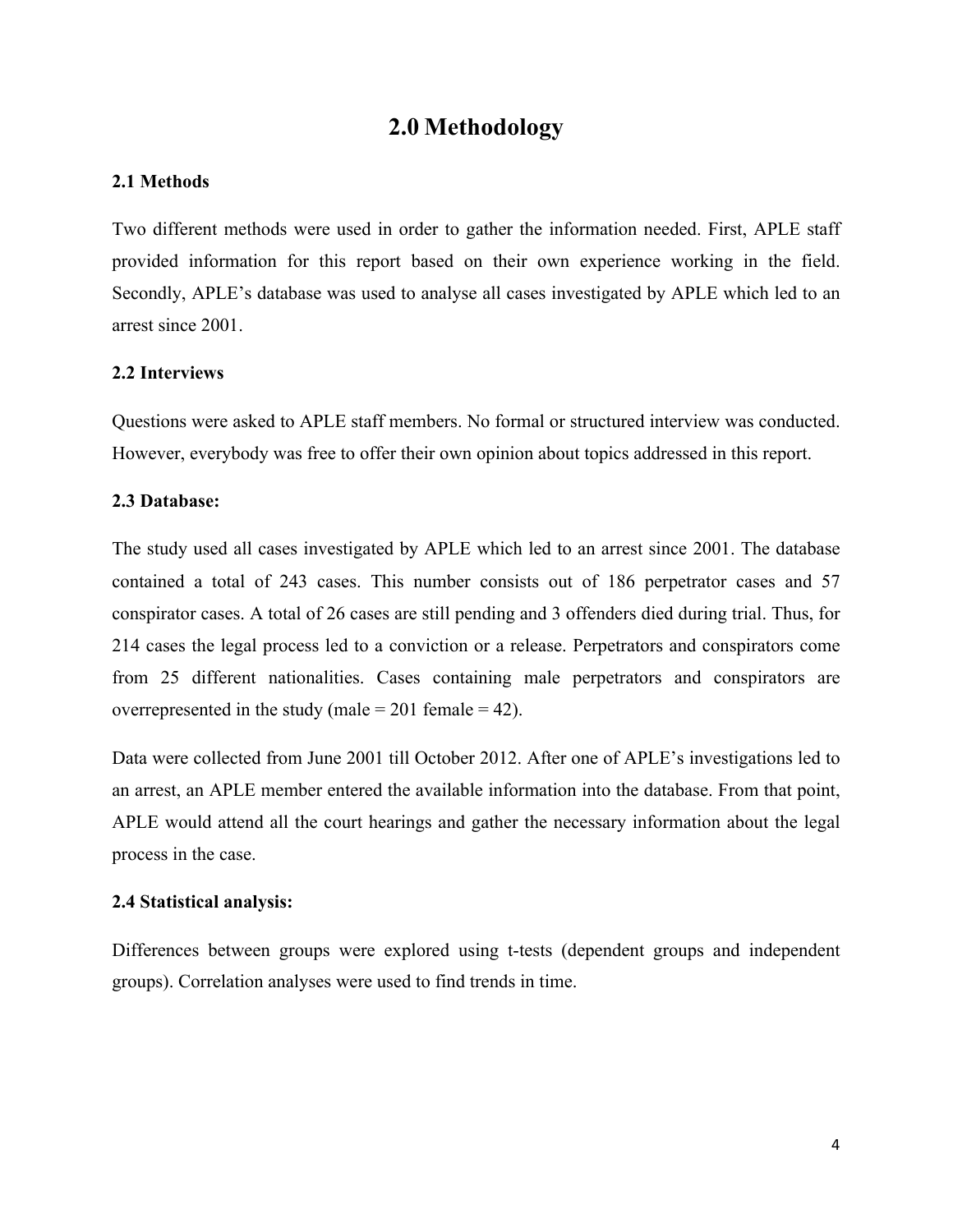#### **3.0 Child sex offenders**

#### **3.1 Nationality**

In total, the database contains child sex offenders (perpetrators and conspirators) from twentyfive different nationalities (see: table 1. For a complete list of the perpetrators and/or conspirators see appendix 1 and 2). Almost forty percent of the cases, however, involve Cambodian child sex offenders (37.4 %). Thus, even though APLE focuses on foreign child sex offenders, and the number of Cambodian cases is probably an underestimation, Cambodians still count for more than one third of the cases. Other nationalities that are overrepresented in the database are Americans (13.2 %), French (9.9 %), Vietnamese (9.1 %), British (6.6 %) and Germans (4.1 %).

Proportions change when child sex offenders are divided into perpetrators and conspirators. Cambodians (27.9 %) still count for almost thirty percent of the perpetrator group. Americans (17.2 %), French (13.0 %), British (8.6 %) and Germans (5.4 %) also count for about the same percentage as in the combined child sex offender group. However, Vietnamese count for only 2.7 percent in the perpetrator group (9.1 % in combined group). In the conspirator group the proportions change completely. Only three nationalities are present in this group. Cambodians, again, are on the first place (68.4 %). The proportion of Cambodians is, however, significantly higher in the conspirator group than in the perpetrator group  $(p. \le 0.001)$ . The proportion of Vietnamese (29.8 %) is also significantly higher in the conspirator group than in the perpetrator group ( $p \le 0.001$ ). One Korean case (1.8 %) was found in the conspirator group.

Concluding, Cambodians are the most common nationality in the perpetrator and conspirator group. Vietnamese are very present in the conspirator group but do not count for that much in the perpetrator group. The opposite is true for the Americans, French British and Germans. They are only involved in the perpetrator group.

#### **3.2 Prior convictions**

A total of 35 perpetrators (18.8 %) had prior convictions compared to 36 perpetrators (19.4 %) who didn't (see: table 2. See: appendix 1, cases: 7, 8, 11, 17, 27, 28, 30, 39, 47, 48, 53, 54, 62, 66, 67, 69, 77, 100, 109, 112, 116, 119, 122, 12, 128, 131, 138, 146, 147, 156, 157, 158, 160, 164, 177, 183). The difference wasn't significant. Unfortunately, for most perpetrators (61.8 %)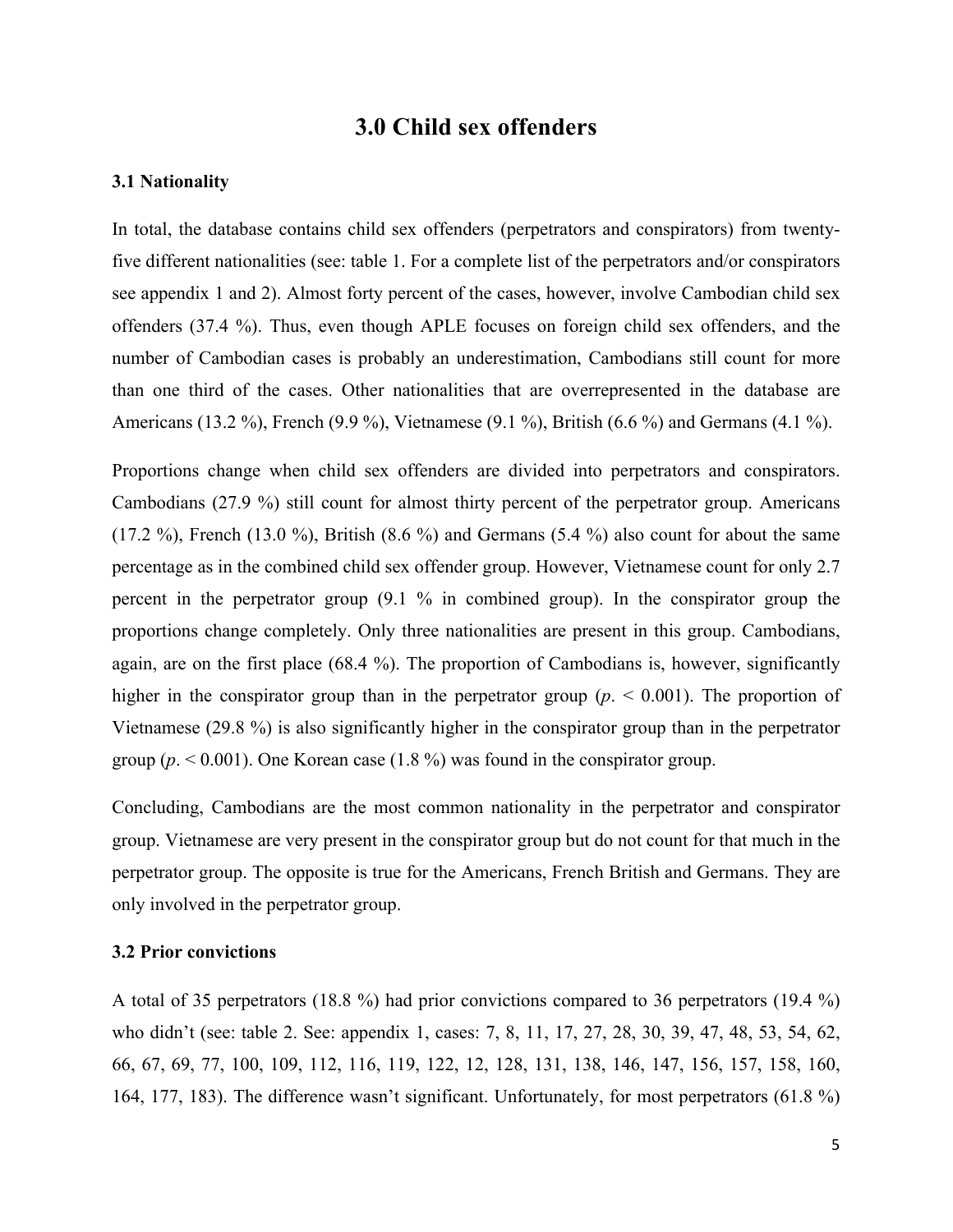we didn't know whether they had prior convictions. If we exclude all cases that are unknown, a surprising 49.3 percent of the perpetrators had a prior conviction.

|                | Perpetrators   | $\frac{0}{0}$ | Perpetrators   | $\frac{0}{0}$ | Conspirators     | $\frac{0}{0}$ |
|----------------|----------------|---------------|----------------|---------------|------------------|---------------|
| Nationality    | and            |               |                |               |                  |               |
|                | conspirators   |               |                |               |                  |               |
| American       | 32             | 13.2          | 32             | 17.2          | $\theta$         | 0.0           |
| Australian     | 7              | 2.9           | 7              | 3.8           | $\theta$         | 0.0           |
| Austrian       | $\overline{4}$ | 1.6           | $\overline{4}$ | 2.2           | $\overline{0}$   | 0.0           |
| Belgian        | $\overline{2}$ | 0.8           | $\overline{2}$ | 1.1           | $\theta$         | 0.0           |
| <b>British</b> | 16             | 6.6           | 16             | 8.6           | $\overline{0}$   | 0.0           |
| Cambodian      | 91             | 37.4          | 52             | 27.9          | 39               | 68.4          |
| Canadian       | 3              | 1.2           | 3              | 1.6           | $\theta$         | 0.0           |
| Danish         | $\mathbf{1}$   | 0.4           | $\mathbf{1}$   | 0.5           | $\theta$         | 0.0           |
| Dutch          | 6              | 2.5           | 6              | 3.2           | $\theta$         | 0.0           |
| French         | 24             | 9.9           | 24             | 13.0          | $\theta$         | 0.0           |
| German         | 10             | 4.1           | 10             | 5.4           | $\theta$         | 0.0           |
| Greece         | $\mathbf{1}$   | 0.4           | $\mathbf{1}$   | 0.5           | $\overline{0}$   | 0.0           |
| Israeli        | $\mathbf{1}$   | 0.4           | $\mathbf{1}$   | 0.5           | $\theta$         | 0.0           |
| Italian        | $\mathbf{1}$   | 0.4           | $\mathbf{1}$   | 0.5           | $\overline{0}$   | 0.0           |
| Japanese       | $\overline{4}$ | 1.6           | $\overline{4}$ | 2.2           | $\theta$         | 0.0           |
| Korean         | $\overline{2}$ | 0.8           | $\mathbf{1}$   | 0.5           | $\mathbf{1}$     | 1.8           |
| New Zealander  | $\mathbf{1}$   | 0.4           | $\mathbf{1}$   | 0.5           | $\theta$         | 0.0           |
| Norwegian      | $\mathbf{1}$   | 0.4           | $\mathbf{1}$   | 0.5           | $\theta$         | 0.0           |
| Pilipino       | $\mathbf{1}$   | 0.4           | $\mathbf{1}$   | 0.5           | $\theta$         | 0.0           |
| Russian        | $\overline{2}$ | 0.8           | $\overline{2}$ | 1.1           | $\theta$         | 0.0           |
| Spanish        | $\mathbf{1}$   | 0.4           | $\mathbf{1}$   | 0.5           | $\theta$         | 0.0           |
| Swedish        | 3              | 1.2           | 3              | 1.6           | $\boldsymbol{0}$ | $0.0\,$       |
| Swiss          | 6              | 2.5           | 6              | 3.2           | $\theta$         | 0.0           |
| Thai           | $\mathbf{1}$   | 0.4           | $\mathbf{1}$   | 0.5           | $\theta$         | 0.0           |
| Vietnamese     | 22             | 9.1           | 5              | 2.7           | 17               | 29.8          |
| <b>Total</b>   | 243            | 100.0         | 186            | 100.0         | 57               | 100.0         |

| Table 1: The number of arrested perpetrators and conspirators divided by nationality (2001-2012) |  |  |
|--------------------------------------------------------------------------------------------------|--|--|
|                                                                                                  |  |  |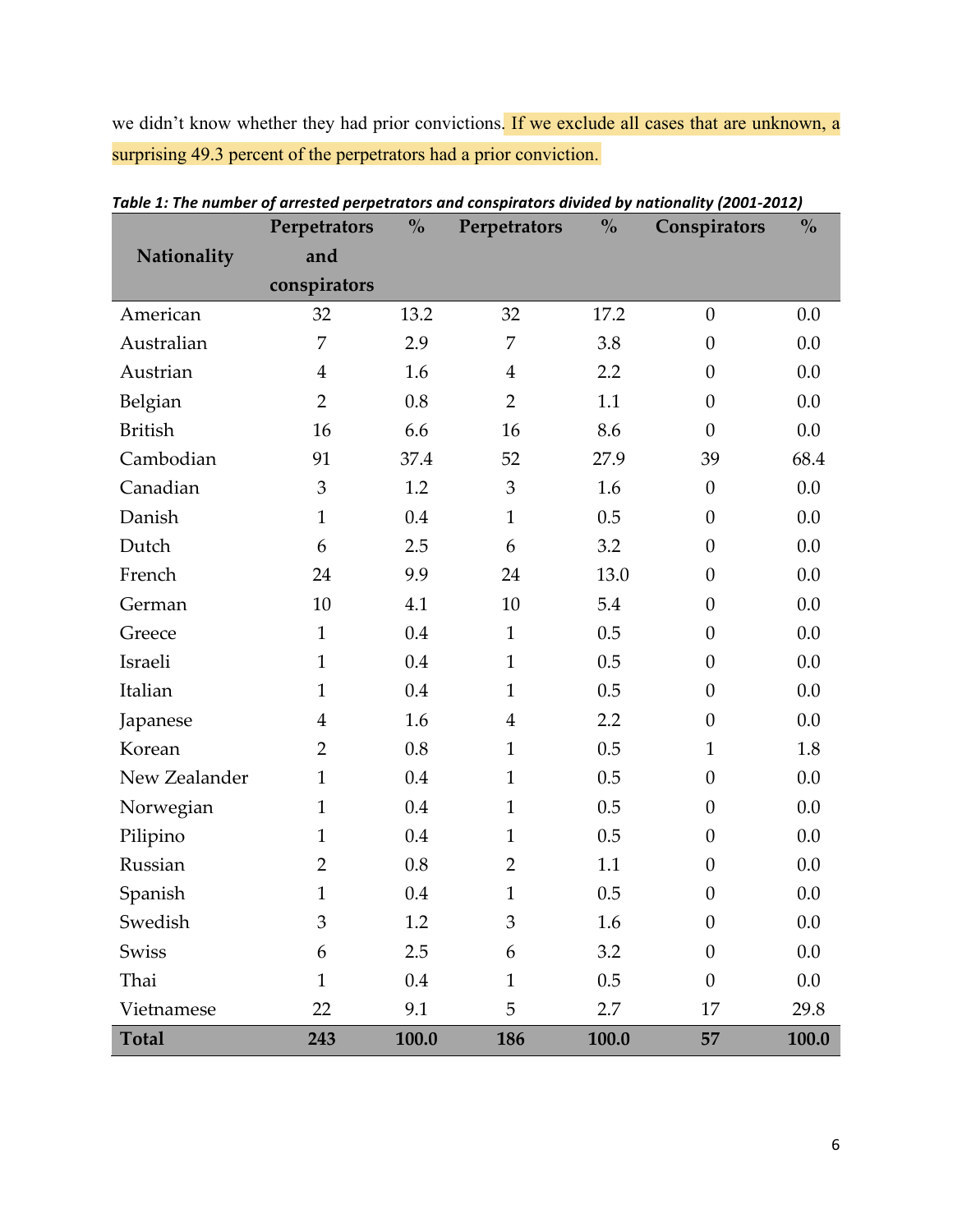When analyzing only foreigners, 23.8 percent had a prior conviction compared to 2.0 percent who didn't. For 74.2 percent it was unknown whether they had a prior conviction or not (see: table 3). After excluding all unknown cases in the analysis, a shocking 92.3 percent of the perpetrators had a prior conviction compared to 7.7 percent who didn't.

| <b>Prior</b>   | <b>Number</b> | Percentage | <b>Without unknown</b> |
|----------------|---------------|------------|------------------------|
| convictions    |               |            |                        |
| Yes            | 35            | 18.8       | 49.3                   |
| N <sub>0</sub> | 36            | 19.4       | 50.7                   |
| Unknown        | 115           | 61.8       | -                      |
| <b>Total</b>   | 186           | 100.0      | 100.0                  |

Table 2: Number of perpetrators with or without prior convictions (2001-2012)

Table 3: Number of foreign perpetrators with or without prior convictions (2001-2012)

| <b>Prior</b>   | <b>Number</b> | Percentage | <b>Without unknown</b> |
|----------------|---------------|------------|------------------------|
| convictions    |               |            |                        |
| Yes            | 36            | 23.8       | 92.3                   |
| N <sub>o</sub> |               | 2.0        | 7.7                    |
| Unknown        | 112           | 74.2       | ۰                      |
| <b>Total</b>   | 151           | 100.0      | 100.0                  |

Due to the large number of unknown cases, it's hard to say anything about the exact number of foreigners with prior convictions. However, based on the available numbers it's easy to assume that more than 50 percent of Cambodia's foreign offenders have been convicted in their own country before. In other words, a lot of foreign offenders have already been prosecuted for a similar offence before entering Cambodia. One could argue that a lot of these offenders will receive high punishment if they get caught again in their own country. Cambodia's image as "country without law enforcement" is thus very appealing for them.

Since a few years, APLE started an ongoing lobby for background checks at the border. When the government requires every foreigner to show a police clearance certificate at the border (only for certain offences related to child sex cases), a lot of the cases APLE investigated could have been prevented. Besides the fact that probably more than fifty percent of the cases involving foreign offenders would have been prevented, it would also send a nice message into the world.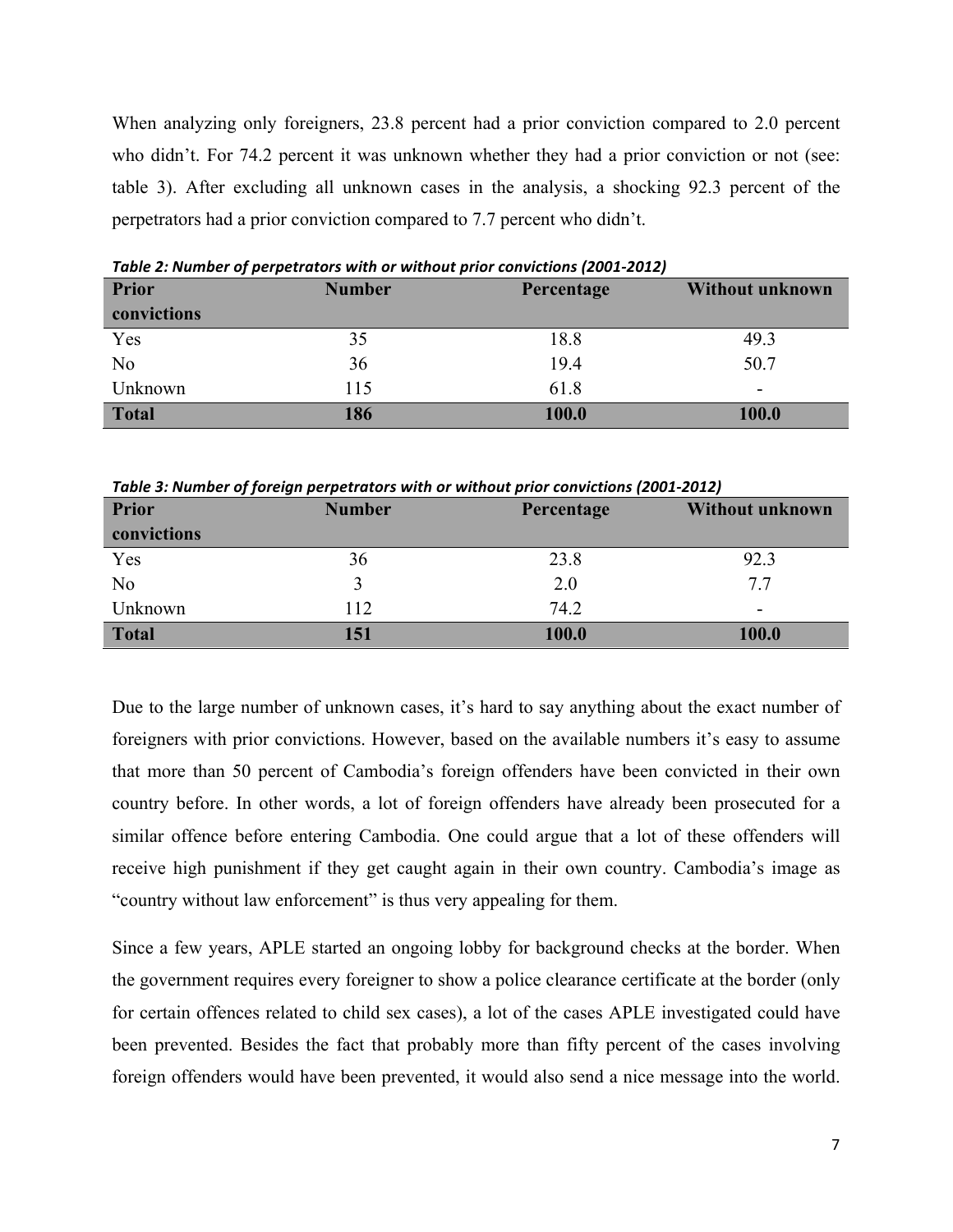Namely, that Cambodia is fighting against foreigners who come to Cambodia in order to abuse children.

The 92.3 percent also points out the importance of information sharing between governments. Evidence collection can take a long time and information about previous cases can provide a strong lead in child sex cases. As long as checks at the border are unavailable, information sharing provides options to speed up the process between suspicious behavior and an arrest. The Cambodian government should therefore invest in their relationship with other governments.

#### **3.3 NGO workers**

As far as the available information in the database provides, at least eleven perpetrators had work that involved direct or indirect contact with (young) children (see: appendix 1, cases: 57, 63, 107, 108, 116, 117, 124, 127, 156, 160 and 164). Four perpetrators were English teachers, six were working in NGO's (one manager) and one worked in an orphanage. Child sex offenders may use this work in order to get in close contact with children without raising suspicion from others.

Even more shocking is the fact that five of them already had been convicted in their home country (see: appendix 1, cases: 116, 124, 156, 160 and 164). Thus, although they had committed crimes against children before, they still were able to find work in a school, NGO or orphanage. One perpetrator (case 156) was even a NGO manager. Two different reasons are primarily responsible for this problem. First, people working as a volunteer/employer are almost never asked to provide a police clearance certificate. In addition, organizations only seldom do their own background check on voluntary/paid staff. The underlying problem is that organizations lack a child protection policy. Every organization, working direct or indirect with (vulnerable) children, should develop and implement a child protection policy. In this policy they should embed some background checks before anybody can start working in the organization. The importance of background checks is also stated by the Ministry of Social Affairs in Cambodia.

Secondly, people start a NGO without registering it officially. This is what happened in case 156. This man started an unregistered organization in is own house and lived there with six children. Nothing was done against this and the already convicted Dutch sex offender could do whatever he wanted to do with the children.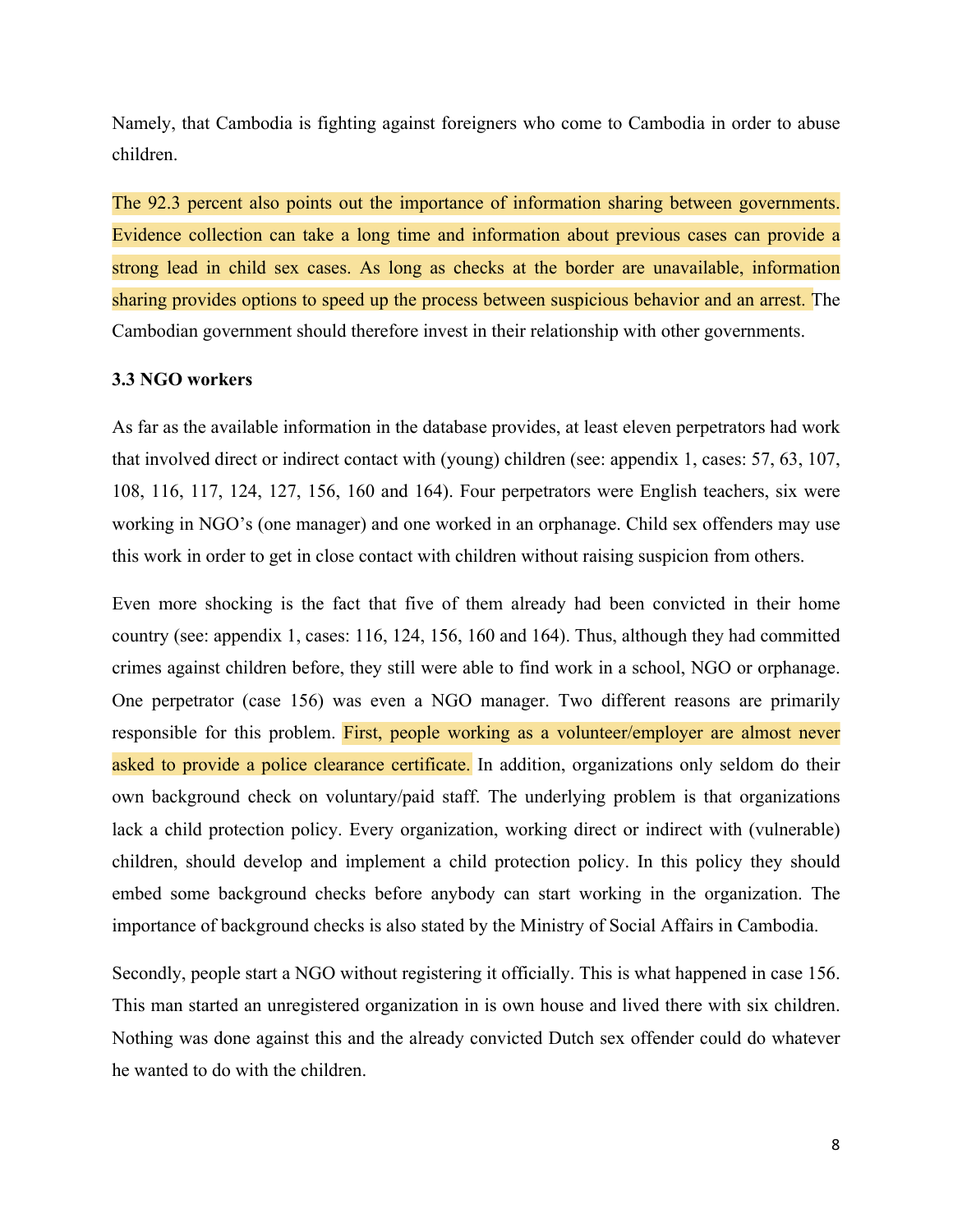Concluding, it's easy for (previous convicted) child sex offenders to work and get in close contact with children. Organizations working with children should be required to do background checks on all the people within their organization (e.g. all employees, contractors, trustees, officers, interns, volunteers and all children who have contact with personnel from the organization or are involved in the organization's programs or activities). In addition, the government should do background checks on anyone who wants to start a NGO or other organization working directly or indirectly with children. Finally, there a good control mechanism is needed. This mechanism should be able to punish organizations who work without registering as a NGO.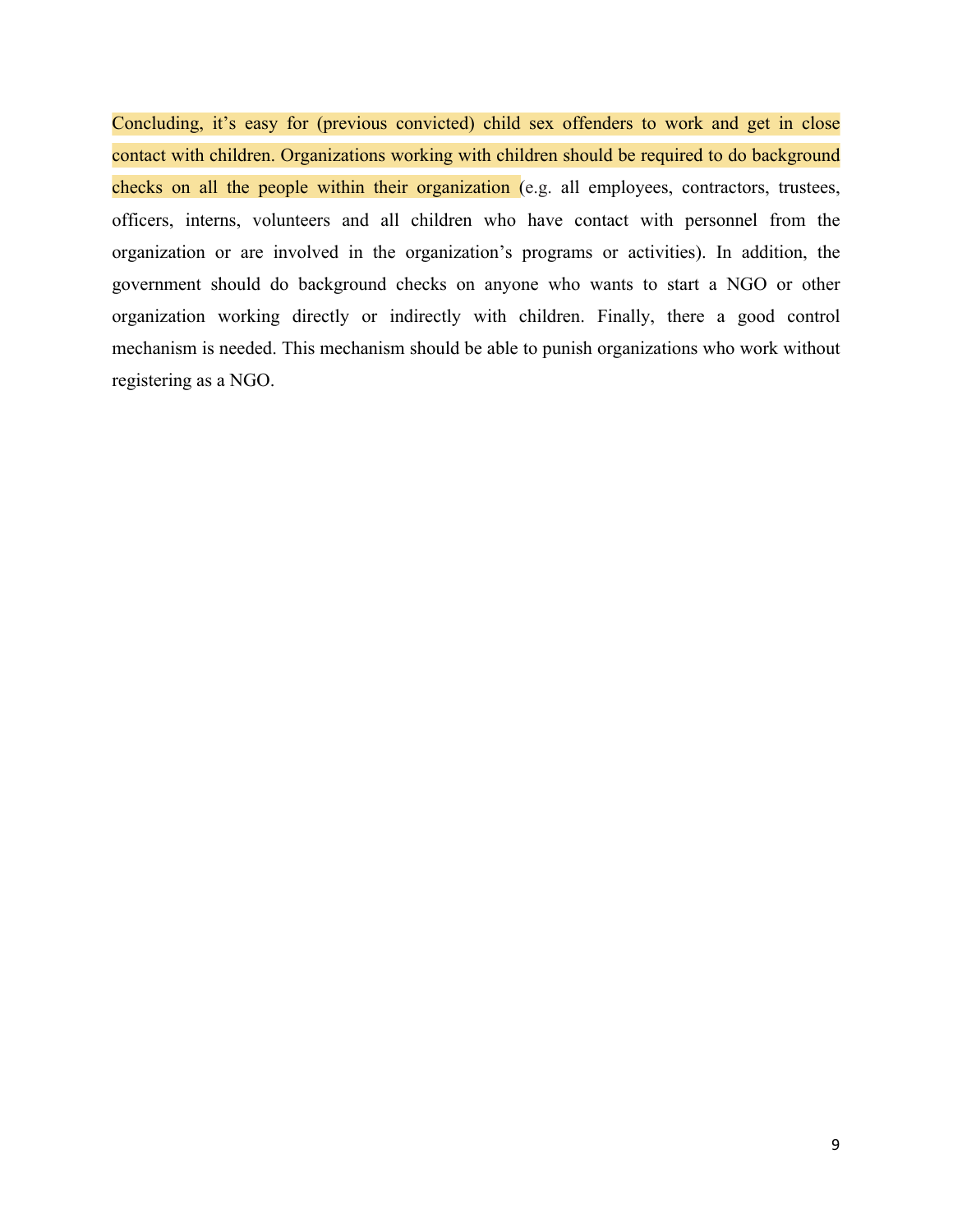#### **4.0 Law enforcement**

#### **4.1 Challenges**

APLE faces a lot of challenges in the field of law enforcement. Measures to deal with these challenges are much needed and should receive high priority.

One of the biggest problems in the field of law enforcement is linked to poverty. Police officers make approximately 80 dollar a month. This amount of money is not enough to make a living and as a result police officers lack willingness to properly investigate incidents regarding sexual abuse and exploitation. Also other law enforcement officials do not receive a reasonable salary. Government officials should receive a fair salary for the work they do. Higher salaries will decrease the unwillingness of police officers to investigate cases.

The second challenge had to do with knowledge. Law enforcement officers lack adequate knowledge of the Convention on the Rights of the child. In addition, not all understand the child related Cambodian laws and regulations. Especially in more rural areas knowledge doesn't reach the appropriate level. These remote areas face weaker law enforcement and this provides child sex offenders with an exceptional good climate to hunt at targets. APLE dealt with cases were the police was unaware of the legislation and procedures applicable. As a result, offenders get away with offences while there is clear evidence and applicable legislation available.

Legal training for law enforcement officers is necessary. This training should not only cover the definitions of child rights, but also why they are important and why they should be protected. Police should be informed that they are the responsible to intervene. In addition, they should not only react to complaints by victims, but also proactively respond to signs of abuse or suspicion. In case of child sexual abuse and exploitation, the police should monitor hotspot areas and detect suspicious behaviors. Clear instructions about when and how to intervene should be provided. As a consequence there would not be any space left for the police officers to decide themselves whether or not to intervene.

A third challenge, which is related to the previous challenge, is the lack of training police officers receive and the lack of good materials they have to work with. Without good training, police officers don't know how to properly investigate cases of child sexual abuse and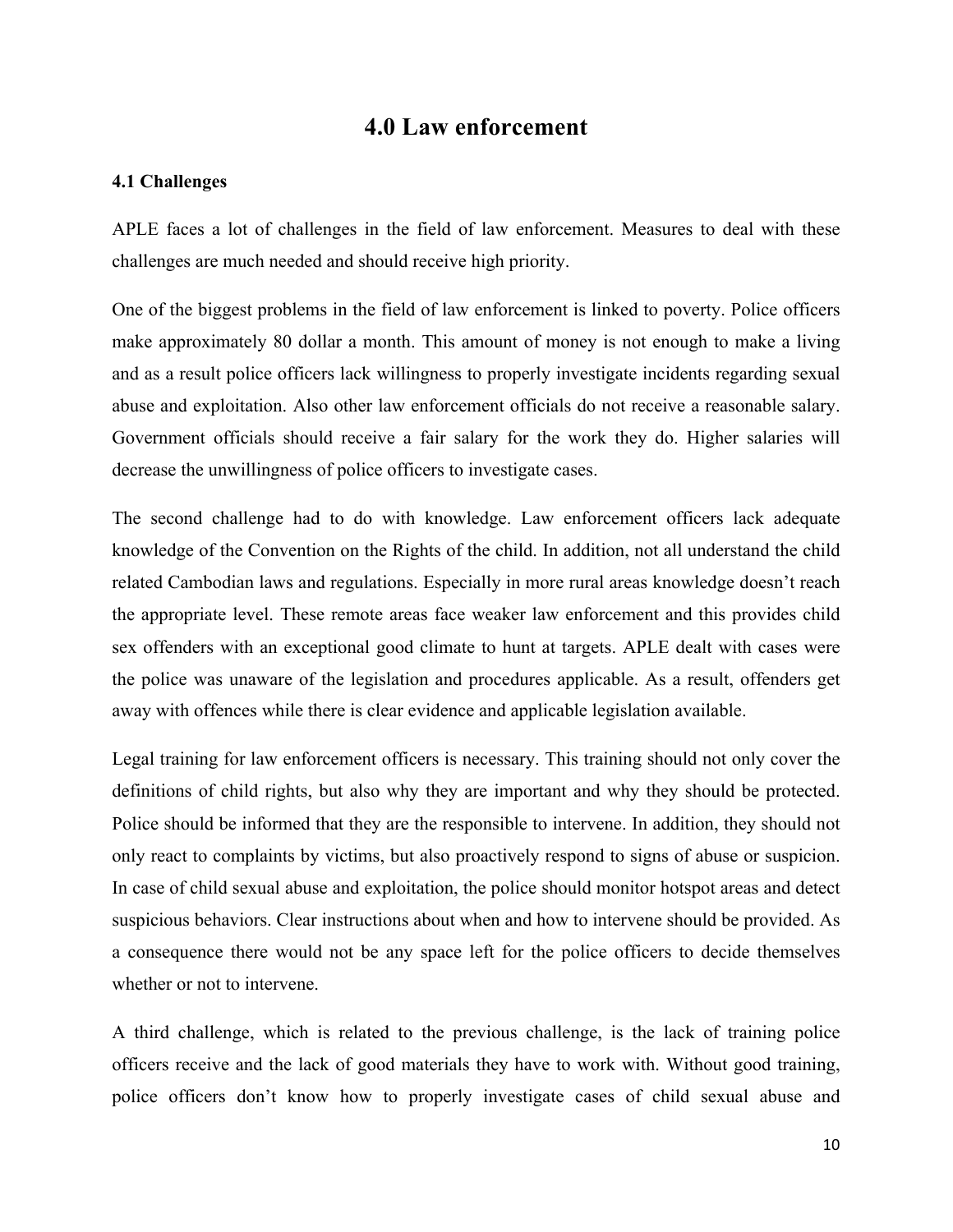exploitation. Sometimes NGO's provide police officers with training, for example in the subject of child friendly interviewing. These efforts prove the good intentions from NGO's, but training the police should be a government task.

In addition to training, materials are not up-to-date according to the appropriate international standards. The government should make a big investment for the replacement of these materials. New materials should be appropriate to conduct high level investigations. APLE's investigations lead sometimes to a big amount of evidence. However, this evidence is not obtained by the police and thus not admissible in court. Cases that have more than enough evidence fail because of this rule. Police are not able to start a good investigation and collect the same amount of evidence as APLE does because they lack resources and money. The result is that child sex offenders get away with their crimes.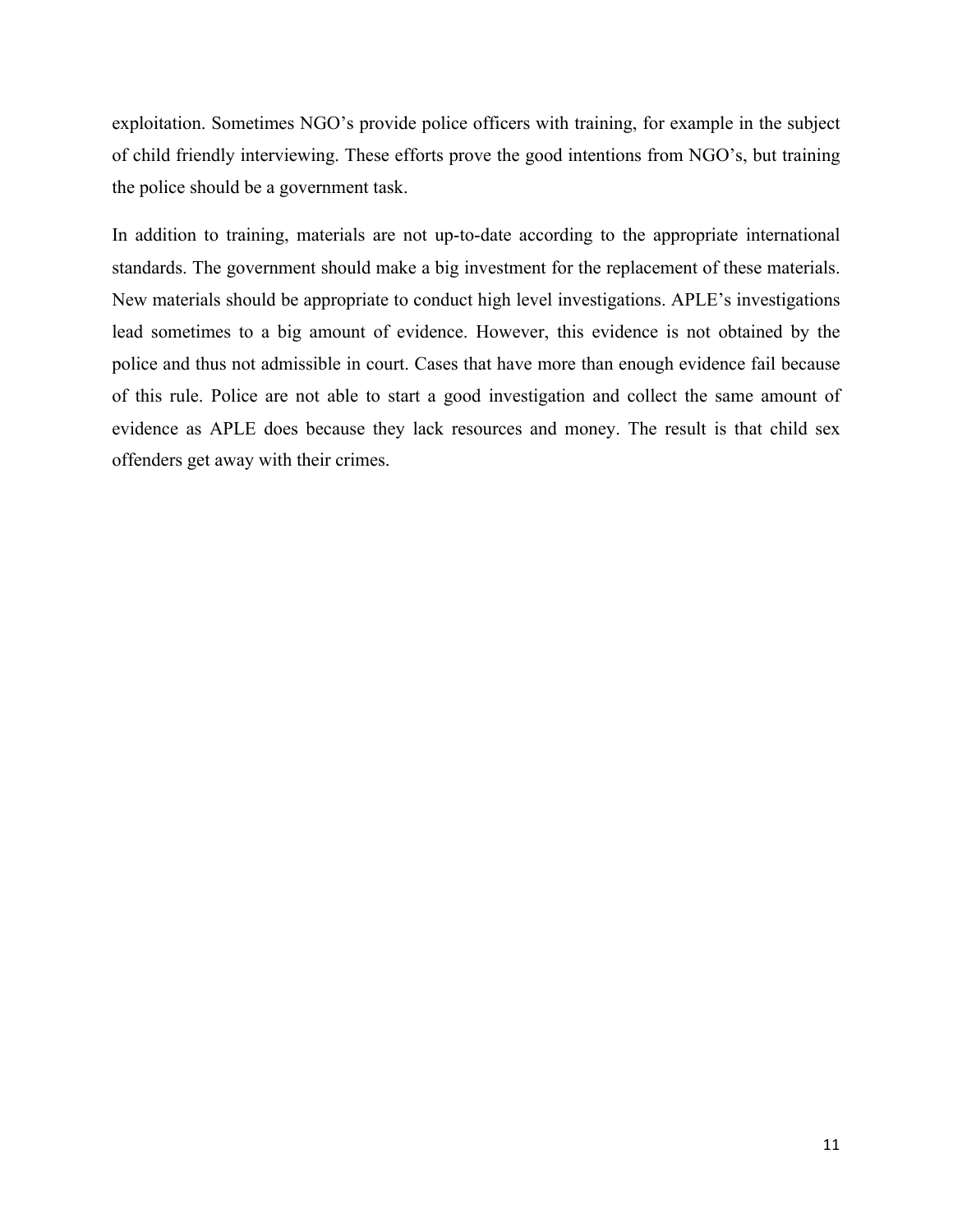#### **5.0 Legal process**

#### **5.1 Challenges**

Also during the legal process APLE faces a lot of challenges. These challenges are underlined by the data from our database.

From all the 243 cases APLE investigated that led to an arrest, 214 are dealt with by the Cambodian court (see: table 4. For an overview of the outcomes of the court cases divided by nationality see appendix 3). Twenty-six cases are still pending and in three cases the suspect died. Significant more cases ended in a conviction (76.2 %) than in a release (*p.* < 0.001). As expected, there was a positive correlation (year 2001 not included) between the year and the percentage convicted perpetrators/conspirators  $(r = 0.488)$ , telling that the relative number of convictions increased during the years. However, this correlation was not significant.

| Year         | <b>Arrest</b> | <br>Conviction | <b>Released</b> | % conviction/release | Pending  | <b>Died</b> | <b>Total</b> |
|--------------|---------------|----------------|-----------------|----------------------|----------|-------------|--------------|
| 2001         |               | $\Omega$       | $\theta$        | 0.0/0.0              | 0        | 0           | $\Omega$     |
| 2002         |               |                | 0               | 100.0/0.0            | $\theta$ | 0           |              |
| 2003         |               |                | 2               | 0.0/100.0            | $\theta$ | 0           |              |
| 2004         | 10            | 6              | 9               | 40.0/60.0            | $\theta$ | $\Omega$    | 15           |
| 2005         | 5             | $\Omega$       | 4               | 0.0/100.0            | $\theta$ | 0           | 4            |
| 2006         | 23            |                |                 | 50.0/50.0            | $\theta$ |             |              |
| 2007         | 20            | 21             | 4               | 84.0/16.0            | $\Omega$ | 0           | 25           |
| 2008         | 18            | 14             | 2               | 87.5/12.5            | $\theta$ | $\Omega$    | 16           |
| 2009         | 51            | 17             | 8               | 68.0/32.0            | 5        | $\theta$    | 30           |
| 2010         | 37            | 40             | 11              | 78.4/21.6            | 3        |             | 55           |
| 2011         | 39            | 36             |                 | 97.3/2.7             | 4        |             | 42           |
| 2012         | 31            | 25             |                 | 78.1/21.9            | 14       | $\theta$    | 46           |
| <b>Total</b> | 243           | 163            | 51              | 76.2/23.8            | 26       | 3           | 243          |

Table 4: Outcome of court cases (perpetrators and conspirators) divided by year (2001-2012)

Table 5 shows the outcome of the court cases for perpetrators only. One hundred and sixty-five cases are dealt with by the Cambodian court. Eighteen cases are still pending and in three cases the suspect died. Significant more cases ended in a conviction (75.2 %) compared to a release (*p.*   $\leq 0.001$ ). As before, we found a positive correlation between the year and the percentage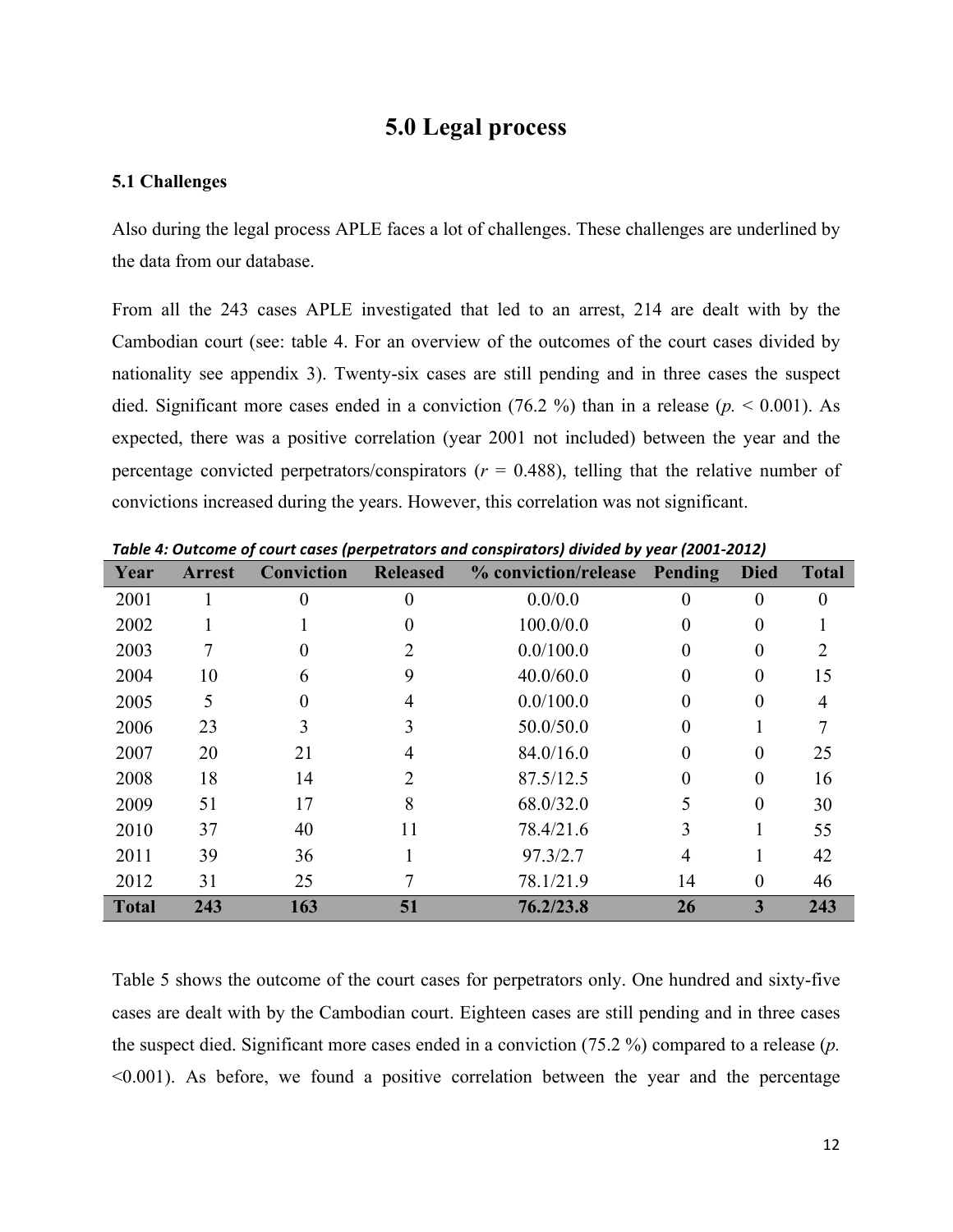convicted perpetrators (year 2001 not included), but this correlation was again not significant (*r*  $= 0.507$ ).

| Year         | <b>Arrest</b> | Conviction | <b>Released</b> | % conviction/release | Pending  | <b>Died</b> | <b>Total</b> |
|--------------|---------------|------------|-----------------|----------------------|----------|-------------|--------------|
| 2001         |               |            |                 | 0.0/0.0              |          | 0           |              |
| 2002         |               |            |                 | 100.0/0.0            | 0        | 0           |              |
| 2003         |               |            | 2               | 0.0/100.0            | $\Omega$ | 0           | 9            |
| 2004         | 10            | 6          | 9               | 40.0/60.0            | 0        | 0           | 25           |
| 2005         | 5             | 0          | 4               | 0.0/100.0            | $\Omega$ | 0           | 9            |
| 2006         | 13            |            | 3               | 50.0/50.0            | $\Omega$ |             | 20           |
| 2007         | 12            | 11         | 3               | 78.6/21.4            | 0        | $\Omega$    | 26           |
| 2008         | 14            | 10         | 2               | 81.8/18.2            | $\theta$ | $\theta$    | 25           |
| 2009         | 39            | 16         | $\mathfrak{D}$  | 87.5/12.5            | 5        | 0           | 60           |
| 2010         | 26            | 33         | 9               | 76.3/23.7            |          |             | 66           |
| 2011         | 35            | 28         |                 | 96.4/3.6             | 4        |             | 68           |
| 2012         | 23            | 24         | 6               | 80.0/20.0            | 8        | 0           | 61           |
| <b>Total</b> | 186           | 124        | 41              | 75.2/24.8            | 18       | 3           | 186          |

**Table&5:&outcome&of&court&cases&(perpetrators)&divided&by&year (2001;2012)**

| Year         | <b>Arrest</b>  | Conviction | <b>Released</b> | % conviction/release Pending |          | <b>Died</b> | <b>Total</b> |
|--------------|----------------|------------|-----------------|------------------------------|----------|-------------|--------------|
| 2001         | 0              | 0          |                 | 0.0/0.0                      |          |             | $\theta$     |
| 2002         | 0              |            |                 | 0.0/0.0                      | 0        |             |              |
| 2003         |                |            |                 | 0.0/0.0                      |          |             |              |
| 2004         | 0              |            |                 | 0.0/0.0                      |          |             |              |
| 2005         | 0              |            |                 | 0.0/0.0                      | 0        |             |              |
| 2006         | 10             |            |                 | 0.0/0.0                      |          |             | 10           |
| 2007         | 8              | 10         |                 | 90.9/9.1                     |          |             | 19           |
| 2008         | 4              |            |                 | 100.0/0.0                    | 0        | 0           | 9            |
| 2009         | 12             |            | 6               | 33.3/66.7                    |          |             | 21           |
| 2010         | 11             |            | 2               | 84.6/15.4                    | フ        |             | 26           |
| 2011         | $\overline{4}$ | 9          | 0               | 100.0/0.0                    | $\Omega$ | 0           | 13           |
| 2012         | 8              |            |                 | 50.0/50.0                    | 6        | 0           | 16           |
| <b>Total</b> | 57             | 39         | 10              | 79.6/20.4                    | 8        | 0           | 57           |

Finally, table 6 shows the outcome of court cases for conspirators. From all 57 cases, 49 are dealt with by the Cambodian court. Eight cases are still pending. In significant more cases the outcome was a conviction (79.6 %) compared to a release  $(p, \le 0.001)$ . In case of the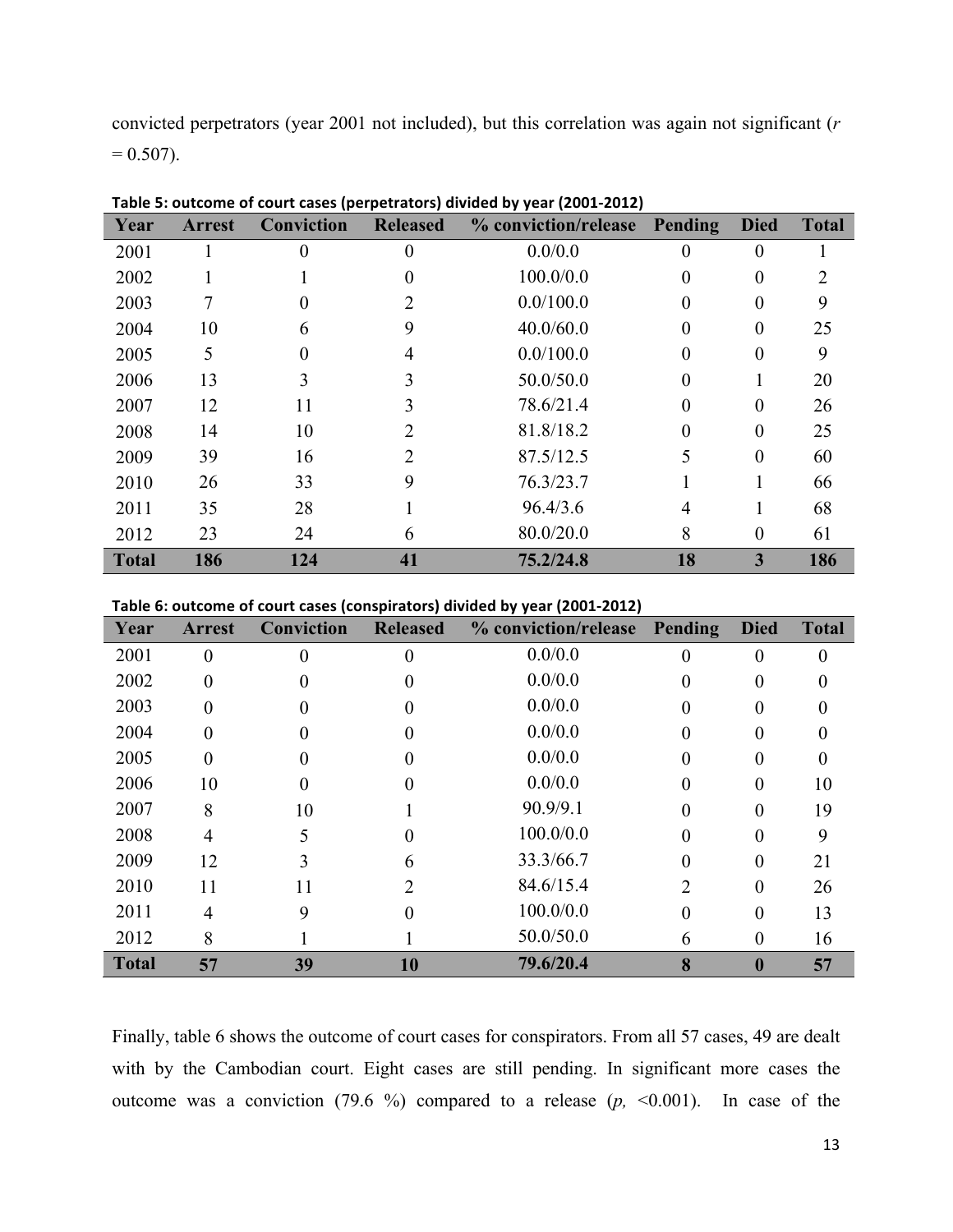conspirators, unlike the perpetrator cases, we found a negative correlation  $(r = -0.2915)$  between the year and the percentage convicted conspirators (year 2001-2006 not included). This means that the relative number of convictions went down over the years. However, the correlation is not significant and the small number of cases in some of the years might influence the outcome a lot.

Table 7 shows the outcome of court cases for perpetrators divided into Cambodians, Asians and Westerns. The results are surprising. A total 14.3 percent of the Cambodians got released and 85.7 percent got convicted. Within the group of Asians, everybody got convicted (N=10). Slightly above one third (31.0 %) of the westerns got released. The proportion of Westerns who got released is significantly higher than the proportion of Cambodians (*p*. <0.01) and Asian (*p.*  $< 0.05$ ).

| <b>Nationality</b>        | <b>Released</b>  | <b>Convicted</b> | % released |
|---------------------------|------------------|------------------|------------|
|                           |                  |                  | convicted  |
| Cambodian:                | 6                | 36               | 14.3/85.7  |
| Asian: (Thai,             | $\boldsymbol{0}$ | 10               | 0.0/100.0  |
| Vietnamese, Japanese,     |                  |                  |            |
| Korean and Pilipino)      |                  |                  |            |
| Western: (American,       | 35               | 78               | 31.0/69.0  |
| Australian, Austrian,     |                  |                  |            |
| Belgium, British,         |                  |                  |            |
| Canadian, Danish          |                  |                  |            |
| Dutch French, German      |                  |                  |            |
| Greece, Italian, Israeli, |                  |                  |            |
| New Zealander,            |                  |                  |            |
| Norwegian, Russian,       |                  |                  |            |
| Spanish, Swedish and      |                  |                  |            |
| Swiss)                    |                  |                  |            |
| <b>Total</b>              | 41               | 124              | 165        |

*Table 7: Court outcome for perpetrators divided into Cambodian and foreigners (2001-2012)* 

In one word this difference can be explained: corruption. Most foreigners who get arrested have a lot of money, especially in a poor country like Cambodia. They are able to change court outcomes in a positive way. In some cases the offenders are extremely rich (e.g. case 48) and it's widely known that they influenced all kinds of procedures. In case 48 the guy was released from prison by royal pardon after serving slightly more than four years of an eight-year sentence for sex crimes against 17 girls. He was the executive director of a \$300 million development project in Cambodia and it was widely known that he bought his freedom. But even less rich foreigners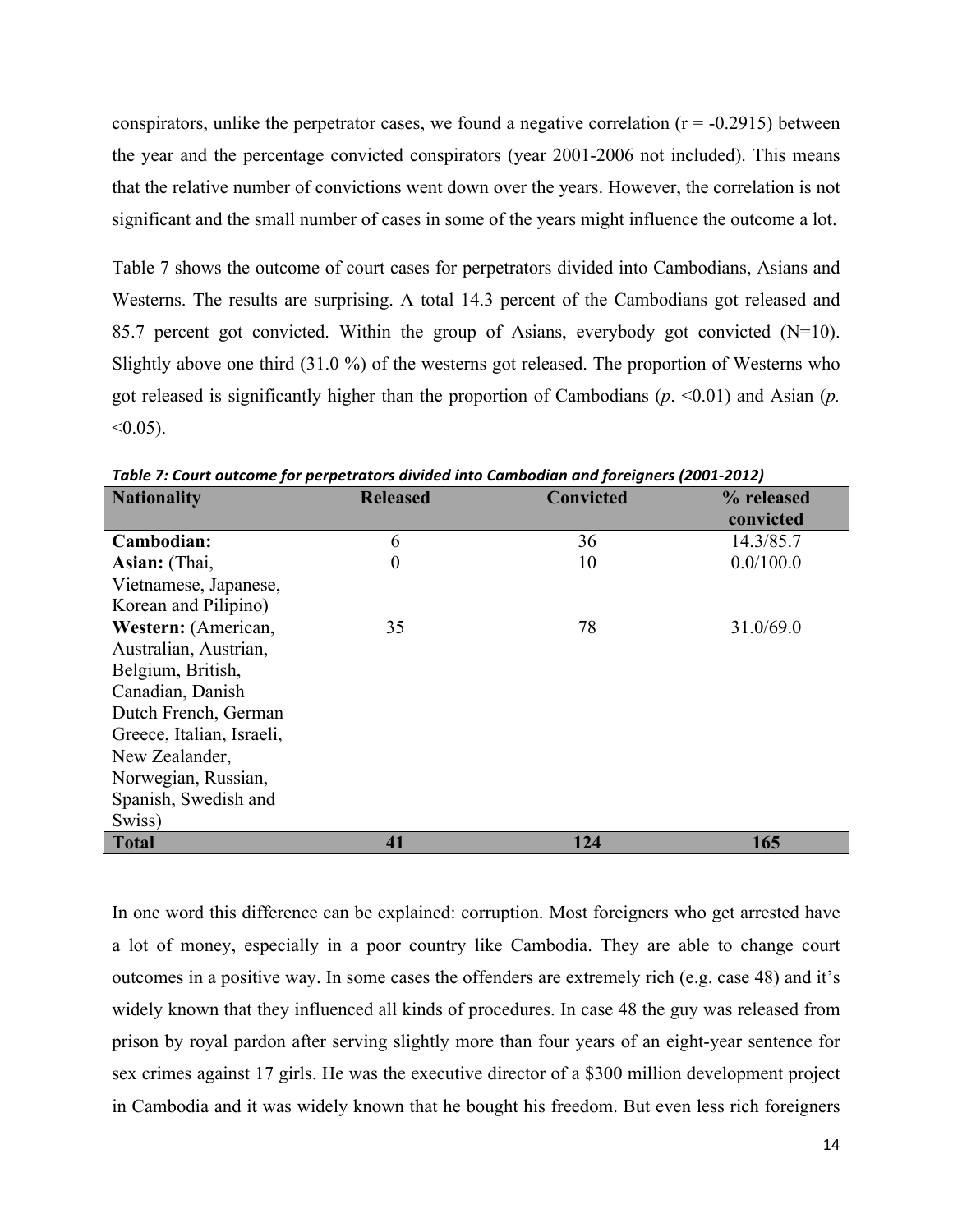have more money than the average Cambodian citizen and thus may be able to influence the court process by bribing the necessary people.

APLE, an international NGO would face the chance of severe reputation damage if committed any corruptive offence. However, private lawyers who work for the accused have only one goal. This goal is to make sure that the accused will be released. They will do whatever is necessary and not always this goes by the legal procedures. This makes the battle unfair. While APLE has to do everything according to the official rules defense lawyers use all measures, legal or illegal.

Table 8 shows the average prison time that the court in first instance ordered. Suspended prison time is not taken into account in this table. All sentences were rounded to whole years before calculating averages. A correlation analysis shows that during the years the sentences went down (*r* = -0.74). This negative correlation is marginally significant (*p.* <0.10). Unless the crimes got less serious this is a disturbing trend. On the other hand, the average prison time in 2007 may have a great influence on this outcome. Prison term ordered after 2007 looks quite stable.

The average prison term (2007, 2009-2012) for Cambodians is 7.4 years. For Foreigners (2007- 2012) this average is 6.8 years. The difference is not significant. However, the last three years (N>20 for all three years) Cambodians receive higher prison term than foreigners. In 2012 Cambodians even receive, on average, twice as much prison term compared to foreigners.

| Year  | <b>Cases</b> | <b>Cases with</b><br>prison time | Average<br>prison time | <b>Cambodians</b> | <b>Foreigners</b> |
|-------|--------------|----------------------------------|------------------------|-------------------|-------------------|
|       |              |                                  |                        |                   |                   |
| 2007  | 11           | 10                               | 13.6                   | 11.7              | 14.4              |
| 2008  | 10           | 10                               | 6.5                    |                   | 6.5               |
| 2009  | 16           | 15                               | 5.4                    | 3.0               | 5.6               |
| 2010  | 33           | 33                               | 6.5                    | 10.5              | 6.0               |
| 2011  | 28           | 27                               | 5.7                    | 5.9               | 5.6               |
| 2012  | 24           | 23                               | 4.8                    | 6.1               | 2.8               |
| Total | 122          | 118                              | 7.0                    | 7.4               | 6.8               |

*Table&8:&Average&prison time&ordered by&the&court&in&first&instance&(2007;2012)*

On first sight, it doesn't look like foreign offenders receive lower sentences. However, in the Cambodian law system there is the possibility to decrease the prison term. The Cambodian Court can, if they want to, suspend a part or the whole jail term. This means that the suspect is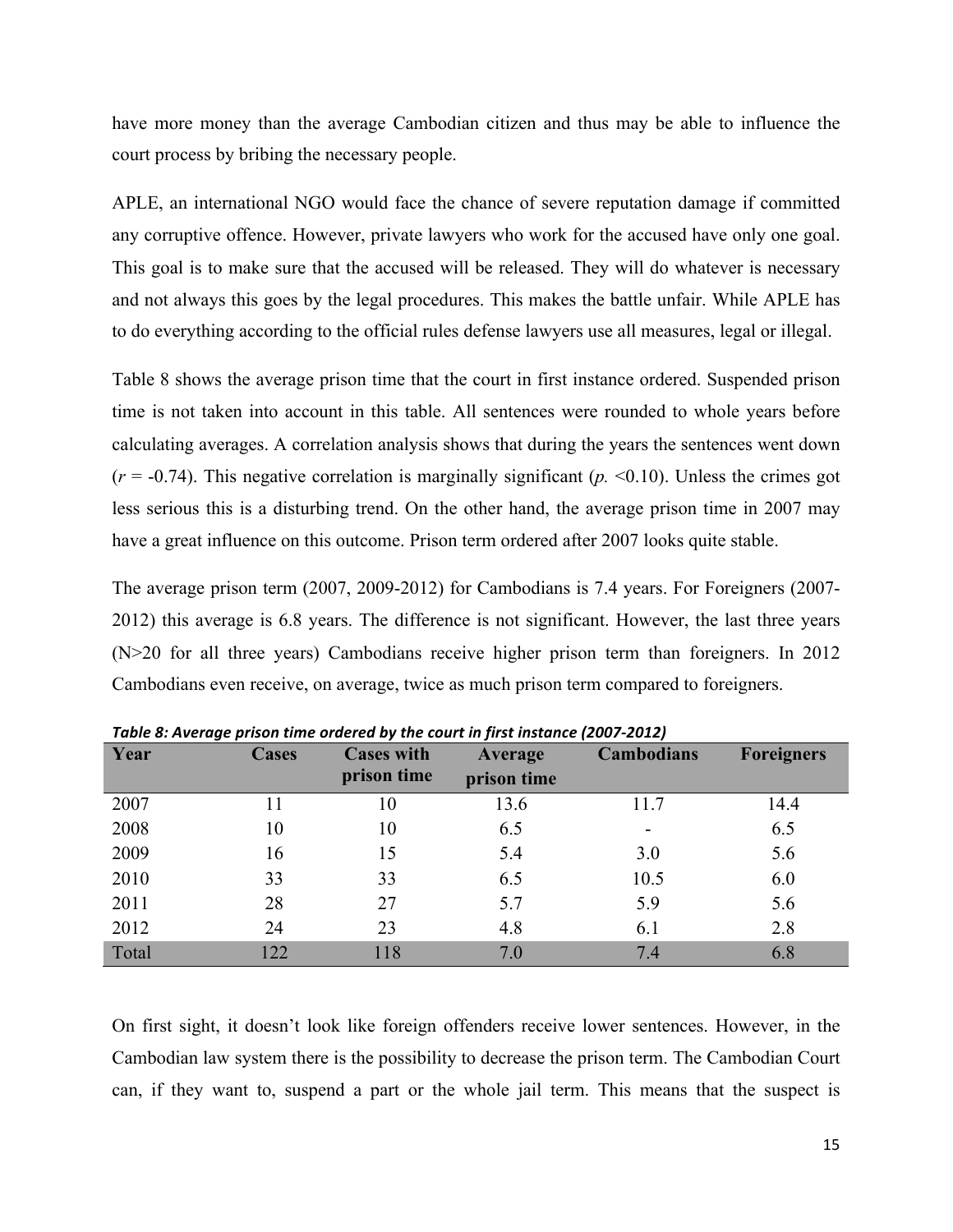sentenced to (…) years in prison, but the offender only has to do a part of this sentence or no time at all. In total this happened 24 times (see: table 9). Surprisingly, this happened in a lot more foreign than Cambodian cases. Relatively, Cambodians see their sentence get suspended in 5.7 percent of the cases, while foreigners see this happen in 22 percent of their cases. The difference is significant  $(p. \le 0.001)$ . We have strong ideas about the nature of some of these suspending cases. Imagine that the court faces a case with overwhelming evidence in a case of sexual intercourse with a minor under fifteen years. The judge doesn't want to prosecute the accused but has not other choice than to convict him. The minimum sentence for this offence is 5 years. So the judge orders the accused to go to jail for five years, but suspends 4 years. Thus, the accused only has to serve one year in prison. The described procedure is completely in accordance with the law but it provides judges with the opportunity to punish below the minimum sentence.

|             |       | .               |            |
|-------------|-------|-----------------|------------|
| Nationality | cases | Times suspended | Percentage |
| Cambodian   |       | -               |            |
| Foreigner   | 00    | ∠∠              | 22.0       |

Table 9: Times suspended prison time divided by Cambodian/foreigner (2001-2012)

For example, in case 71 the man was convicted for 1 year in prison. This was the minimum punishment for the offence he committed (indecent act). However, the court suspended ten months and as a result he only had to serve two months. Case 98 is about the same. The man was convicted for purchase of child prostitution (minimum 2 year sentence). He was ordered to sentence two years but 17 months were suspended. Thus he only had to serve seven months in prison. There are more cases like this. The problem here is that it's completely legal what the judges do. Thus nobody is able to question their decision.

A complete different challenge in the field of prosecution is the lack of cooperation from victims. There are numerous reasons that cause this problem. First, offenders groom their victims and as a result of that victims do not want to file complaint, withdraw their complaints or reverse their testimonies. There are cases in which the victim relies on the financial support of the perpetrator. This puts them in a difficult position when they are going to file complaints. Secondly, Cambodia still has a culture of impunity where victims easily forgive the wrongdoing of offenders. Thirdly, there is still a general lack of trust in the justice system. Therefore, victims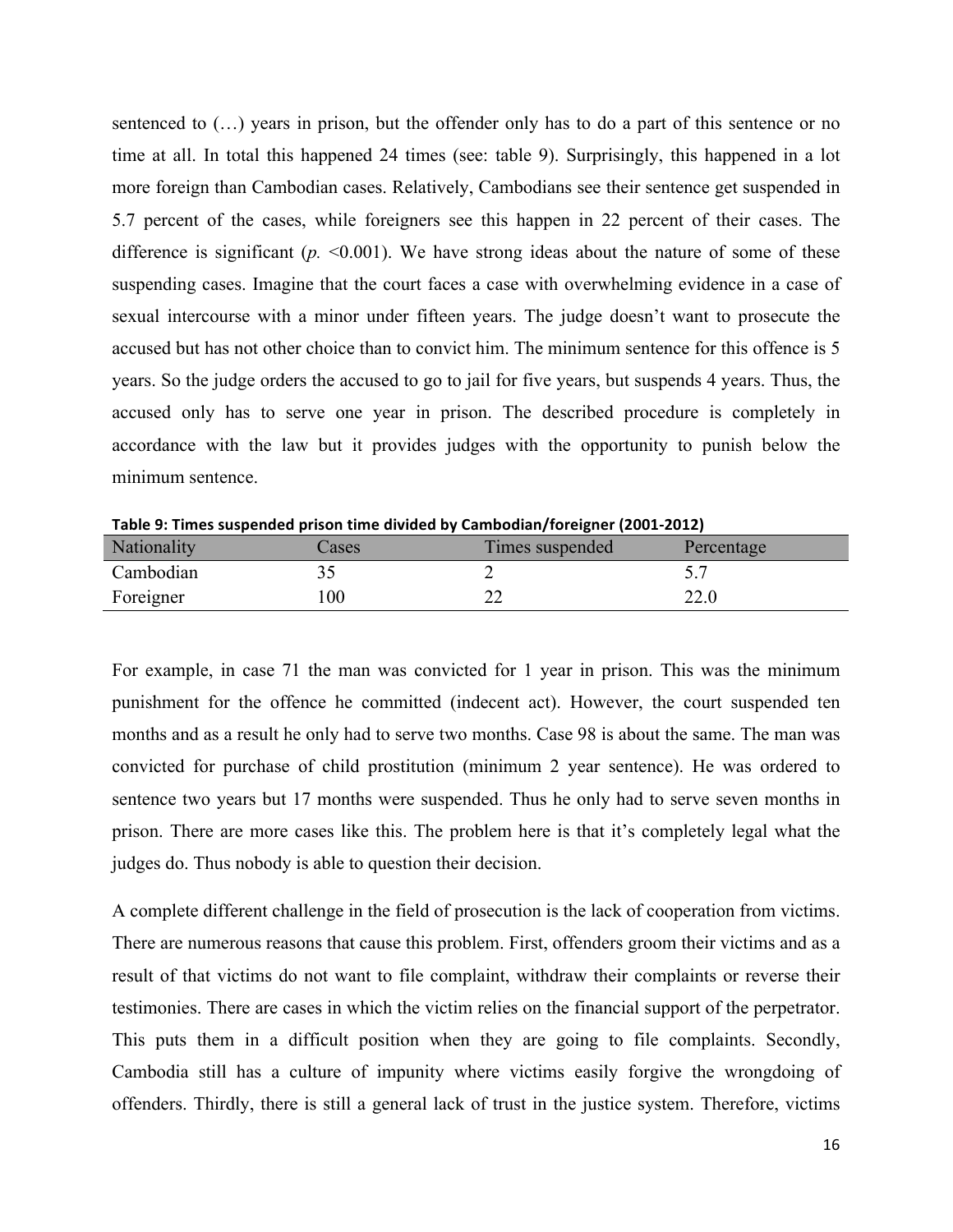don't want to file compliant in the first place. Fourthly, victims of sexual abuse still face stigma in Cambodia. The shame of being known as a victim of sexual abuse is great and many victims rather keep it a secret. Also families of sexual abuse face stigma and not always want the victim to speak out about the abuse. Fifthly, the legal process can take vey long and victims have to invest much time to participate in this process and some thus lose interest in pursuing justice. Finally, aftercare shelters sometimes encourage victims to forget about the past during their recovery or treatment process, which then leads to inconsistent statements given in Court. All these factors together lead to failures in the prosecution process.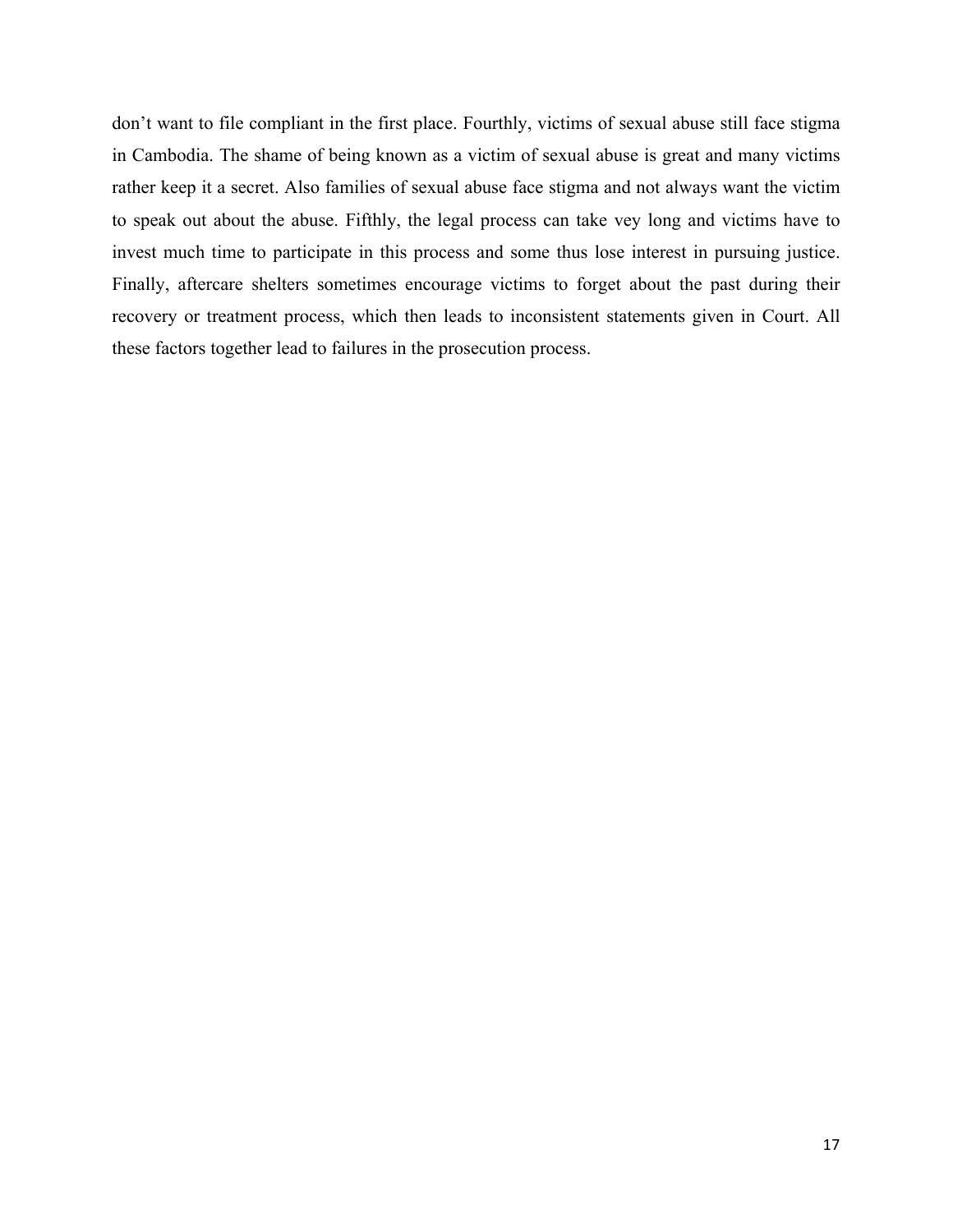#### **6.0 Child victims and witnesses**

#### **6.1 Child victim and witness protection challenges**

The Cambodian government does not put enough efforts in the protection of child sexual abuse and exploitation victims and witnesses. Because victims and witnesses are treated the same, we will speak only about victims from now on. Almost no legislation regarding child victim protection exists in the Law on the Suppression of Human Trafficking and Sexual Exploitation (2008). However, a minimum standard which outlines rules that all residential care and alternative care facilities have to fulfill is available. This minimum standards deal for example with health, hygiene, clothing and food, social and cultural development, education, participation and discipline. In reality, residential care and alternative care facilities lack the money to fulfill all the rules. Thus, not all victims will receive the services they need in order to deal with the trauma caused by the abuse/exploitation.

On top of that, not all services are equally available for child victims. The limited numbers of services that exist are only to supply for "normal" children. In addition, most NGO services are only provided to children within shelters (e.g. education). Children who decide to live with their parents sometimes do not have access to some of those services. It is of great importance that the government starts to provide victims with the necessary services and stops relying solely on the help of NGO's.

One aspect that is covered in the LSHTSE is the privacy of victims. Art 49 of the Law on the Suppression of Human Trafficking and Sexual Exploitation (2008) prevents the media from publishing, broadcasting or disseminating any information that could reveal the identity of a victim person to the public. However, the identity of the victim is easy to obtain because legal proceedings aren't confidential. Thus, more comprehensive legislation is needed if the goal really is to protect the identity of the victim.

While authorities do not provide victims with the necessary services, authorities do encourage victims to participate in the investigation and prosecution process. For numerous rational reasons (weak law enforcement, corruption, lack of protection, etc.) victims mostly refuse. On top of that, victims who do agree to participate are not always provided with a victim friendly process.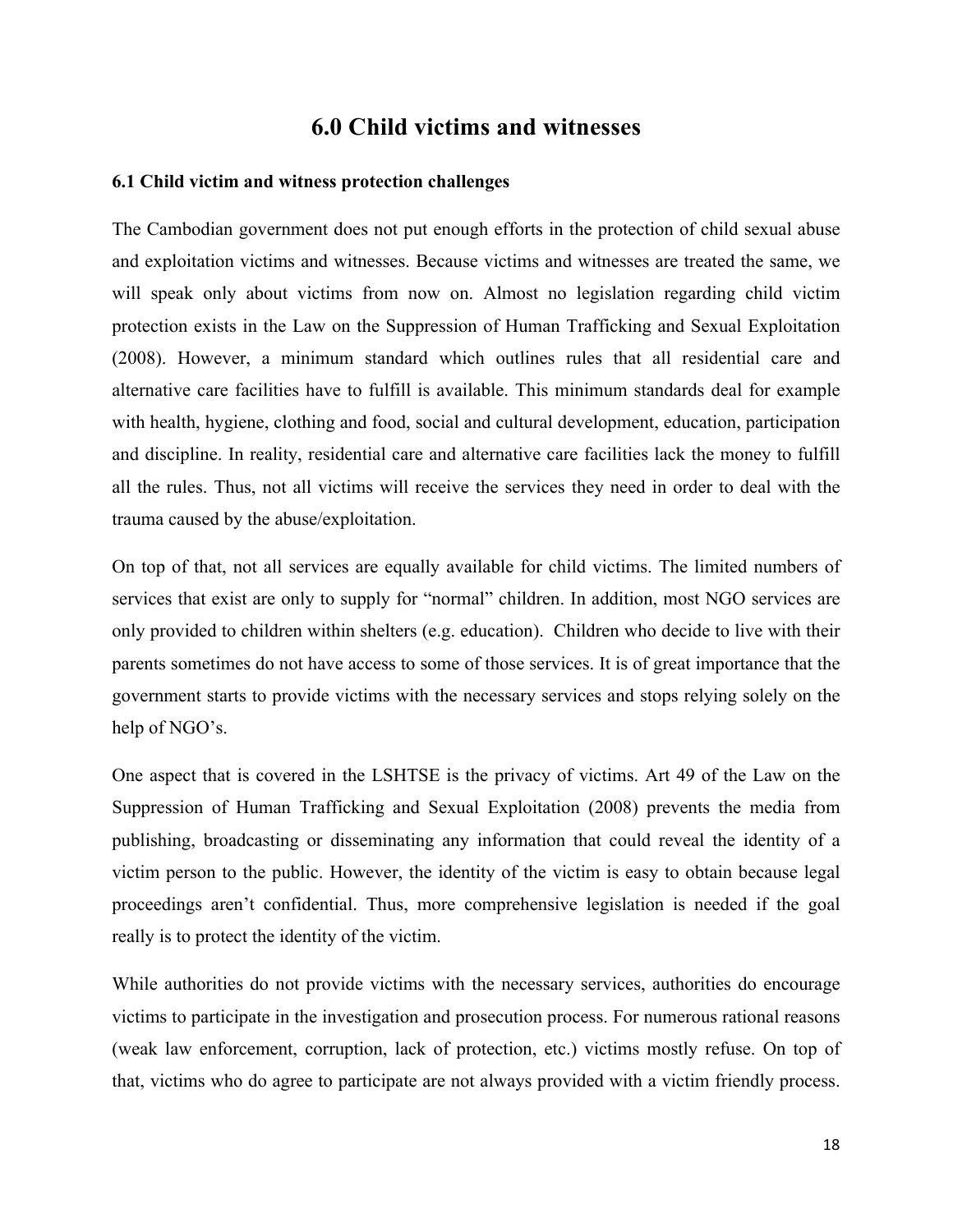In some cases victims still have to face their offenders in court or are put in a distressful situation to challenge offenders during police interrogation, and provide testimony in the presence of the perpetrator. Without the help of NGO's victims sometimes do not receive any legal assistance during the legal process. The government needs to address this question with high priority.

Another problem is the common practice in Cambodia to negotiate a settlement between victims and offenders. In those cases the victim has to drop all the charges against the offender and the offender pays the victim money to settle. Because of this practice, offenders stay unpunished. Such settlements should never be encouraged or practiced in child abuse or exploitation cases.

Finally, article 46 of the Law on Suppression of Human Trafficking and Sexual Exploitation (2008) indicates that a person who obtains enrichment without a legal cause knowing that the enrichment has been obtained from the act of selling/buying or exchanging a person or sexual exploitation shall be liable for restitution of the whole unjust enrichment along with accrued interest. An aggrieved person (a person being exploited) may claim for damages in addition to the restitution of such unjust enrichment. However, even if there is a financial compensation awarded to the victim(s), the offender is not obligated to pay the money until he/she finishes the jail term. Thus, in some cases victims have to wait for years before they receive the compensation they are entitled to.

APLE works hard to get the financial compensation in each case (see: table 10). In 63.3 percent of the cases the victim received a financial compensation. A correlation analysis shows a not significant positive correlation between the year and the percentage of compensations awarded to victims  $(r = 0.45)$ . Thus, the relative number of financial compensations awarded to victims did not go up significantly.

It would be good to make financial compensation or restitution mandatory for all offenders. There is no doubt that all victims of child sexual abuse or exploitation suffered and will face a less bright future compared to children who were not victimized. This suffering should be enough to entitle the child to a financial compensation.

Table 10: Number of case in which financial compensation was granted to the victim (2001-2012)

| Year | <b>Number of cases</b> | Number of cases with Percentage |  |
|------|------------------------|---------------------------------|--|
|      |                        | financial compensation          |  |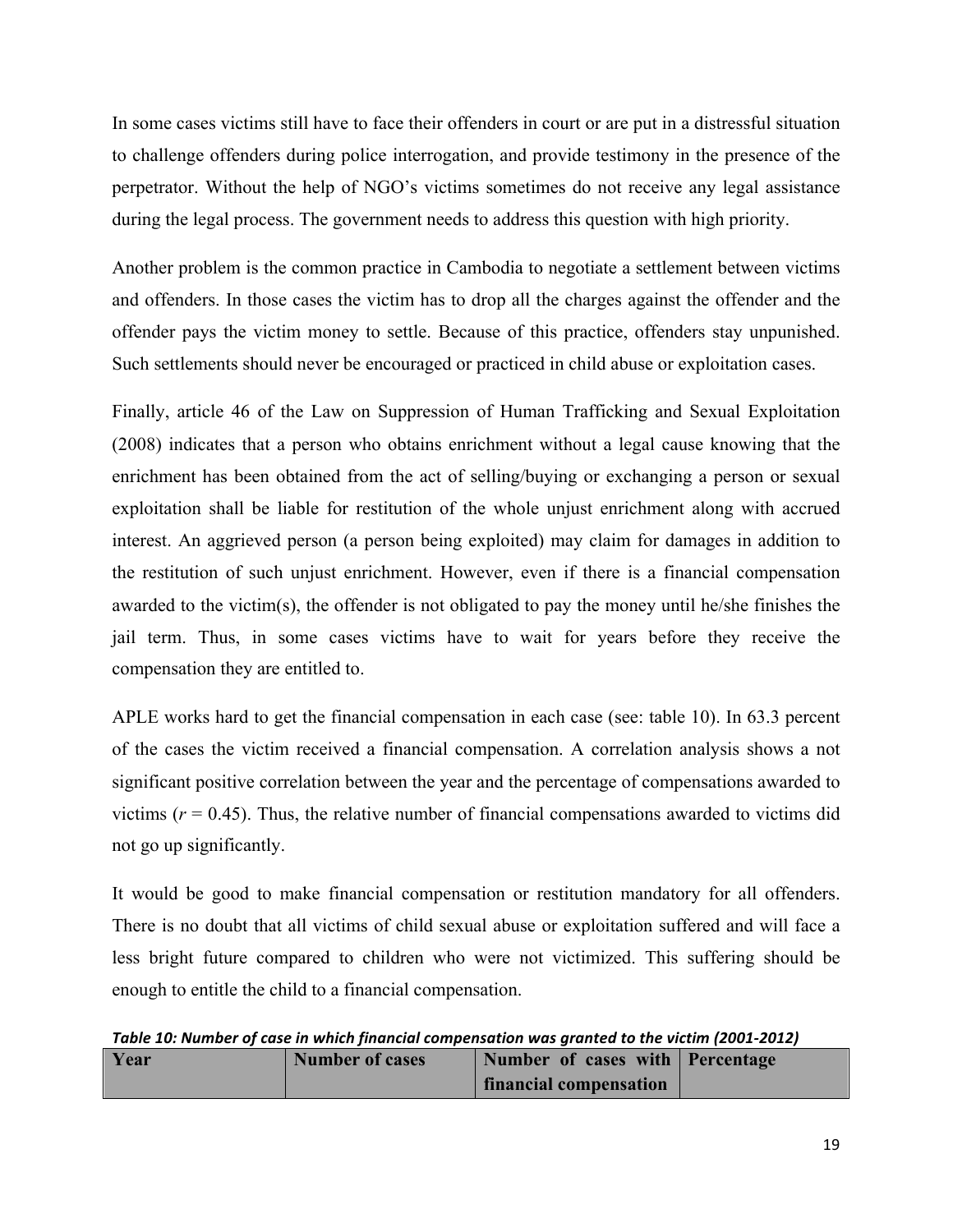| 2004  | 6   | $\overline{2}$           | 33.3 |
|-------|-----|--------------------------|------|
| 2005  | 0   | $\overline{\phantom{0}}$ |      |
| 2006  | 3   | $\overline{2}$           | 66.7 |
| 2007  | 11  | 4                        | 36.4 |
| 2008  | 10  | 8                        | 80.0 |
| 2009  | 16  | 14                       | 87.5 |
| 2010  | 34  | 20                       | 58.8 |
| 2011  | 28  | 16                       | 57.1 |
| 2012  | 23  | 17                       | 73.9 |
| Total | 131 | 83                       | 63.3 |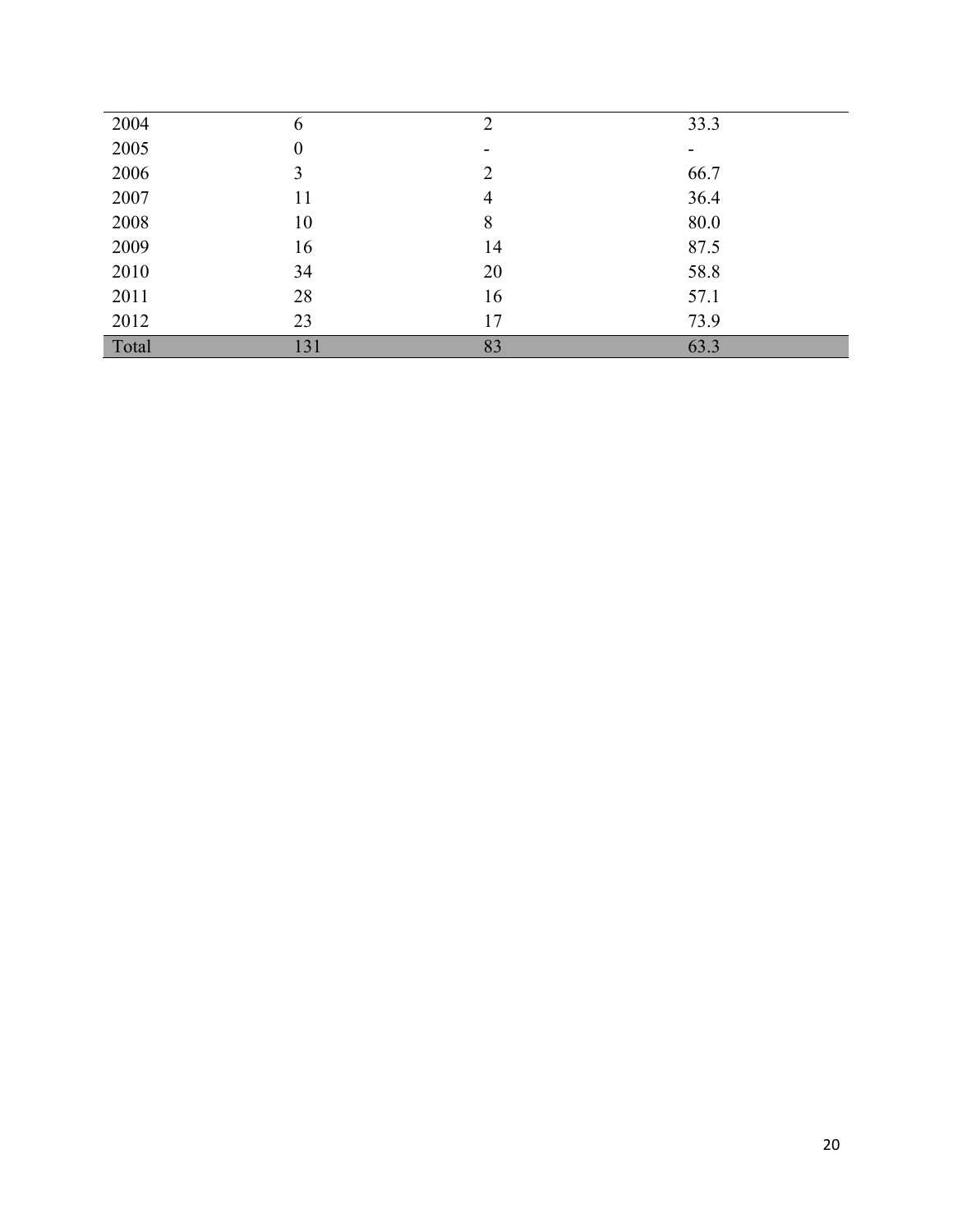#### **7.0 Deportation/extradition**

#### **7.1 Extradition laws**

Art. 567 of the Code of Criminal Procedure states "The extradition of a foreign resident who has been arrested in the territory of the Kingdom shall be governed by the provision of international conventions and treaties ratified by the Kingdom of Cambodia. If there is no such treaty or convention the provisions of this Chapter shall apply, unless otherwise provided in a separate  $law$ "

Cambodia only has an extradition treaty with four other countries, namely Thailand, Lao, China and South Korea. Thus for all other countries the Code of Criminal procedure applies. Art. 579 of the Code of Criminal Procedure states that all extradition requests shall be submitted to Royal Government of Cambodia through the diplomatic channel. Each request shall contain the supporting documents. The supporting documents shall include:

- − Documents adequate for identifying the wanted person;
- − A report of the acts for which the wanted person is prosecuted;
- − The legal provisions applicable to such offense and the possible sentence; and
- − A copy of the sentence decision, if any.

All documents shall be signed, officially sealed and enveloped. If they are not in the Khmer, French or English language, the request shall be accompanied by a certified translation of the documents into one of the three languages.

Thus, child sex offenders who commit crimes in Cambodia can still be extradited to their home country based on these articles. It's not really important where an offender is prosecuted but it is important that the prosecution is in no way subject to corruption. In the case of western offenders, prosecuting them in their home country may be better because of a better offender management system.

Table 11 shows the number of extraditions and cases in which a foreigner was sentenced in his home country for an offences committed in Cambodia. While there are cases with 24 different foreign nationalities, only four countries sentenced a perpetrator back home or asked for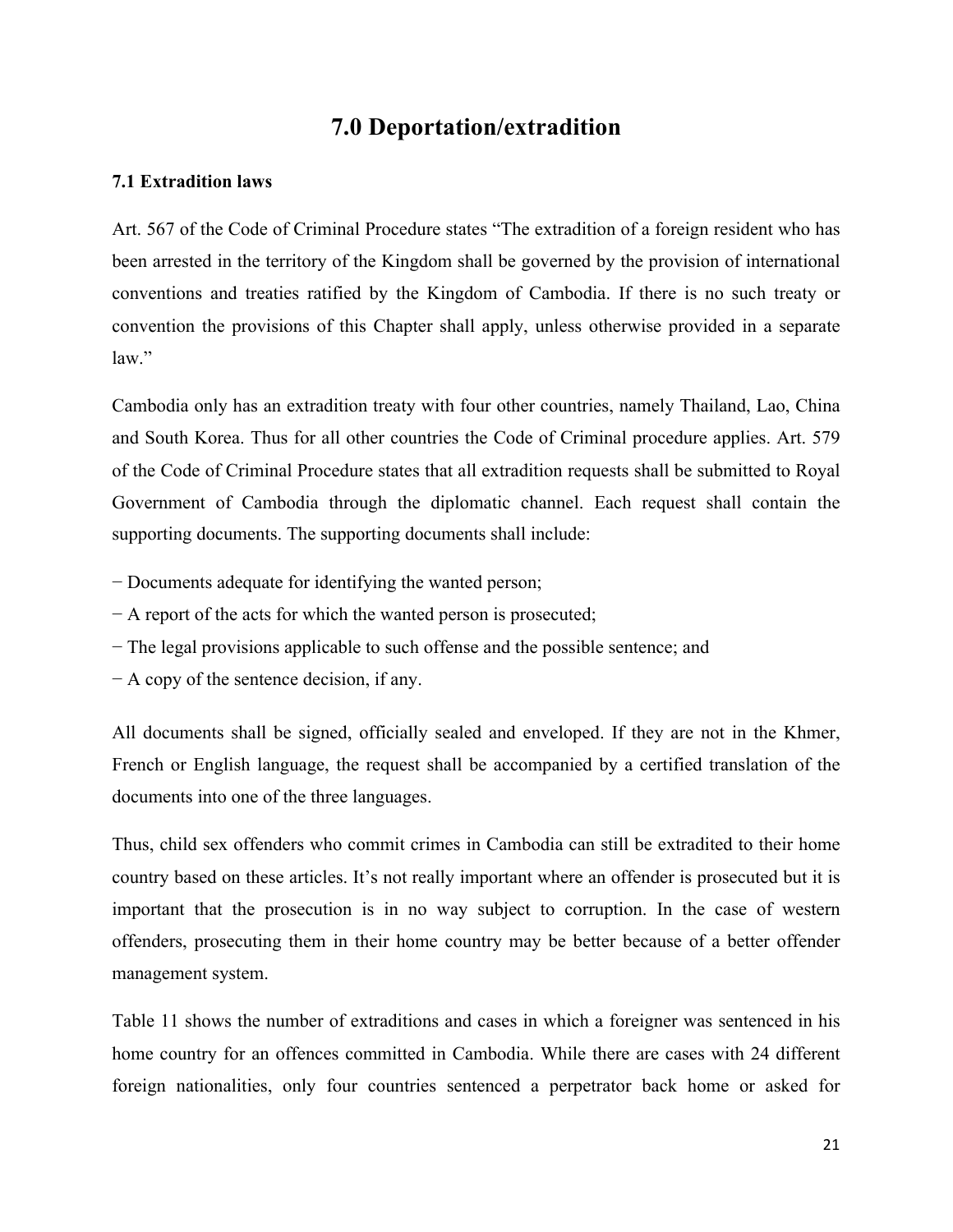extradition. Leading in this is America. Seven cases in which they sentenced a perpetrator back home, three cases that are still pending in America and nine cases in which they asked for an extradition. It seems like America is determined to combat their traveling child sex offenders. Besides America, there are three countries that seem to put some efforts in fighting their own citizens that commit crimes against children. These countries are Britain, Canada and Germany. It's difficult to say anything about the other 20 countries. It may be the case that they sentenced a child sex offender back home in a case that was not included. Furthermore, it could be the case that all child sex offenders are already punished here. However, the conclusion that more cooperation between Cambodia and countries that supply Cambodia with child sex offender is needed seems legitimate.

| Country        | <b>Sentenced</b> | Pending | <b>Extradition</b> |
|----------------|------------------|---------|--------------------|
| America        |                  |         |                    |
| <b>Britain</b> |                  |         |                    |
| Canada         |                  |         |                    |
| Germany        |                  |         |                    |
| <b>Total</b>   |                  | ĸ.      | 10                 |

Table 11: Cases perpetrators send to country of origin for sentencing or extradition (2001-2012)

#### **8.2 Deportation laws:**

Art 53 of the Criminal Code states as an additional penalty "prohibition of a convicted alien from entering and remaining in the territory of the Kingdom of Cambodia". There are no further requirements or guidelines for the application of this extra penalty.

Article 36 of the Immigration Law states that, "The Ministry of Interior has full right to deport any alien who has dangerous behavior and activities that harm the social security of Cambodia."

Based on one of the above two articles a judge can decide to deport a sex offender. However, it's still not mandatory to expel child sex offenders to their native countries after serving their sentence in Cambodia. Therefore, child sex offenders can sometimes abuse Cambodian children again. Everybody convicted for any child sex offence poses serious harm to the country and the children in the country. Thus, deportation should be mandatory after such an offence.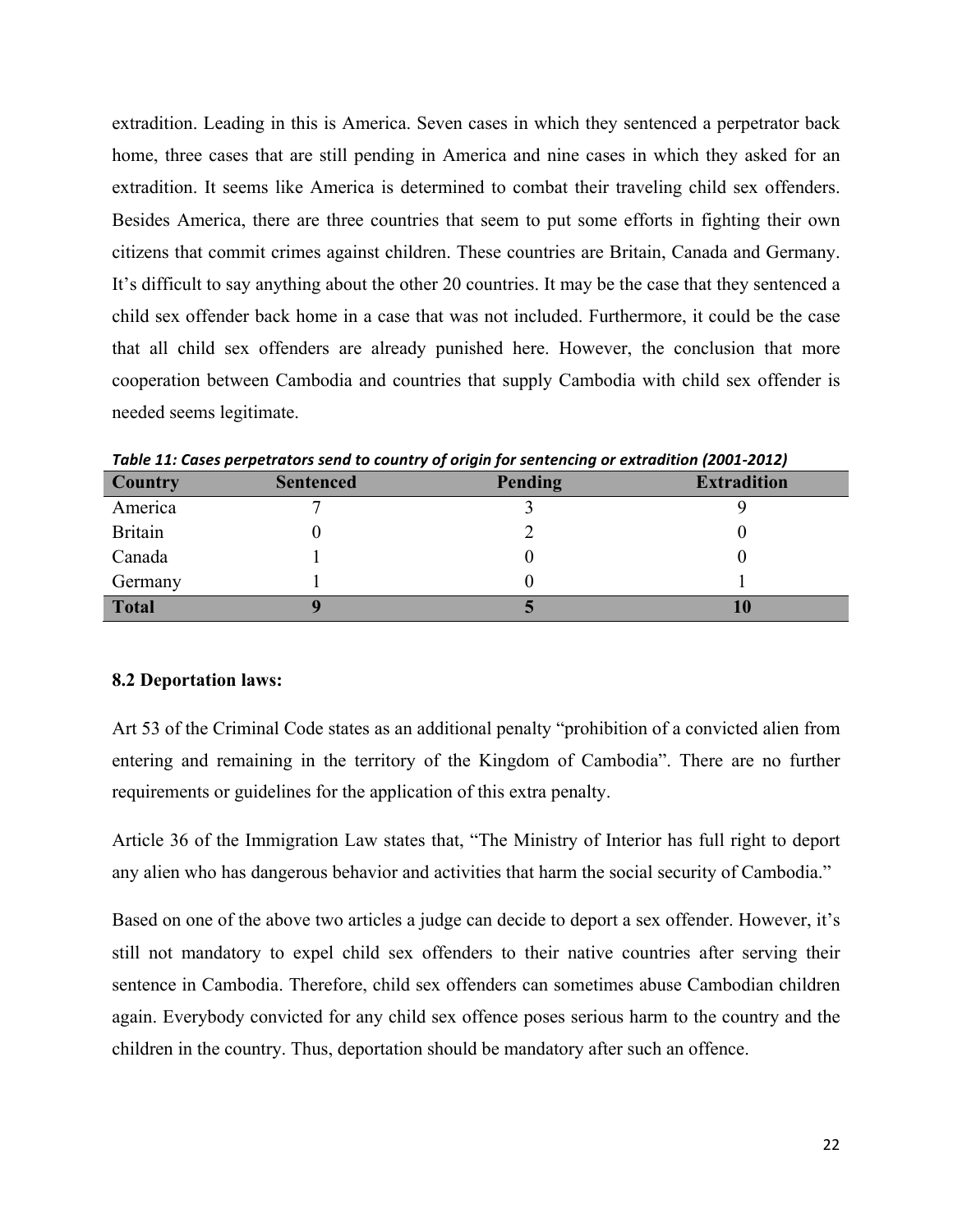Furthermore, offenders can choose freely to which country they want to be deported. It is no solution to just move the offenders to a third country where they don't get monitored and have the possibility to continue abusing children. Ideally they have to be sent back to their home countries, where their passports must be revoked and where a system of monitoring must be in place to prevent further abuse by the perpetrators.

In 3 recent conviction cases, the courts ordered deportation of 4 child sex convicts upon completion of their jail term. However, the four were not deported at all after their release from prison; the verdict was not fully executed. The immigration department that is responsible for such a deportation was not notified of the court decision. Later, two of them voluntarily chose to leave the country and went out without police escort, and as a result of APLE advocacy, the immigration, however, decided to blacklist the two.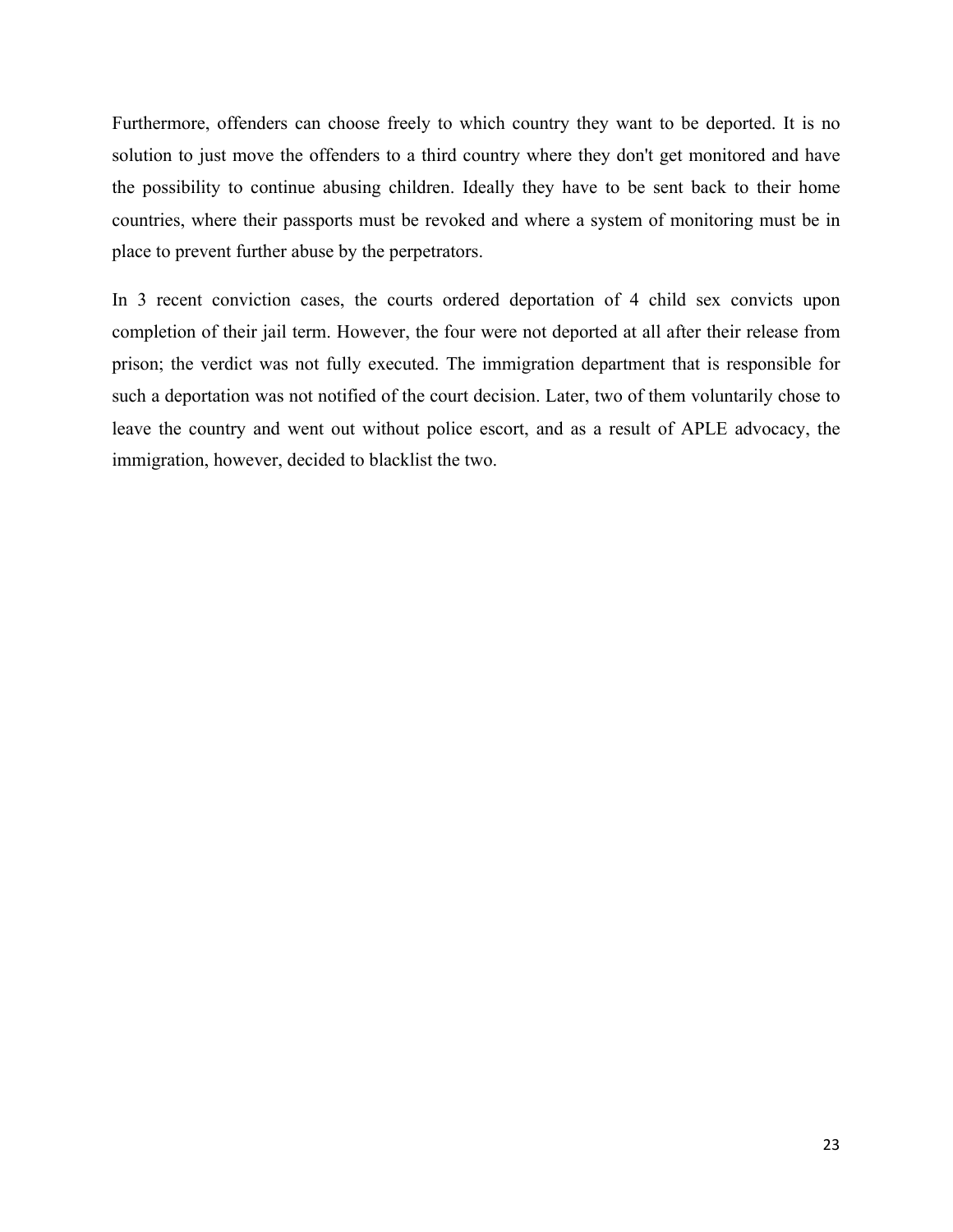#### **8.0 Conclusion**

This report was conducted to find answers to a number of questions:

- Who are the offenders APLE deals with?
- How many offenders have prior convictions?
- How many offenders work in NGO's or related fields?
- What are the main challenges in the field of law enforcement?
- What is the legal outcome in cases investigated by APLE?
- What are the main legislative challenges when prosecuting foreign offenders?
- What are the main challenges in the field of child victim/witness protection?
- What are the main challenges in the field of extradition laws?
- What are the main challenges in the field of deportation laws?

Cambodians are the most common nationality in the perpetrator and conspirator group. Vietnamese are very present in the conspirator group but do not count for that much in the perpetrator group. The opposite is true for the Americans, French British and Germans. They are only involved in the perpetrator group.

After excluding unknown cases, a shocking 92.3 percent of the perpetrators had a prior conviction in his home country. This finding points out the importance for border checks and information sharing between governments.

Five of the child sex offenders working in a school, NGO or orphanage already had been convicted in their home country. Thus, although they had committed crimes against children before, they still were able to find work in a school, NGO or orphanage. This clearly points out the need for child protection policies within organizations working with children. All organizations should be required to have such a policy if they work with children.

APLE faces a lot of challenges in the field of law enforcement. The first is the low salary government officials receive which lead to police officers that are not willing to properly investigate cases. All people working for the government should receive a fair salary for the work they do. The second challenge is that law enforcement officers lack adequate knowledge of the Convention on the Rights of the child, the child related Cambodian laws and regulations.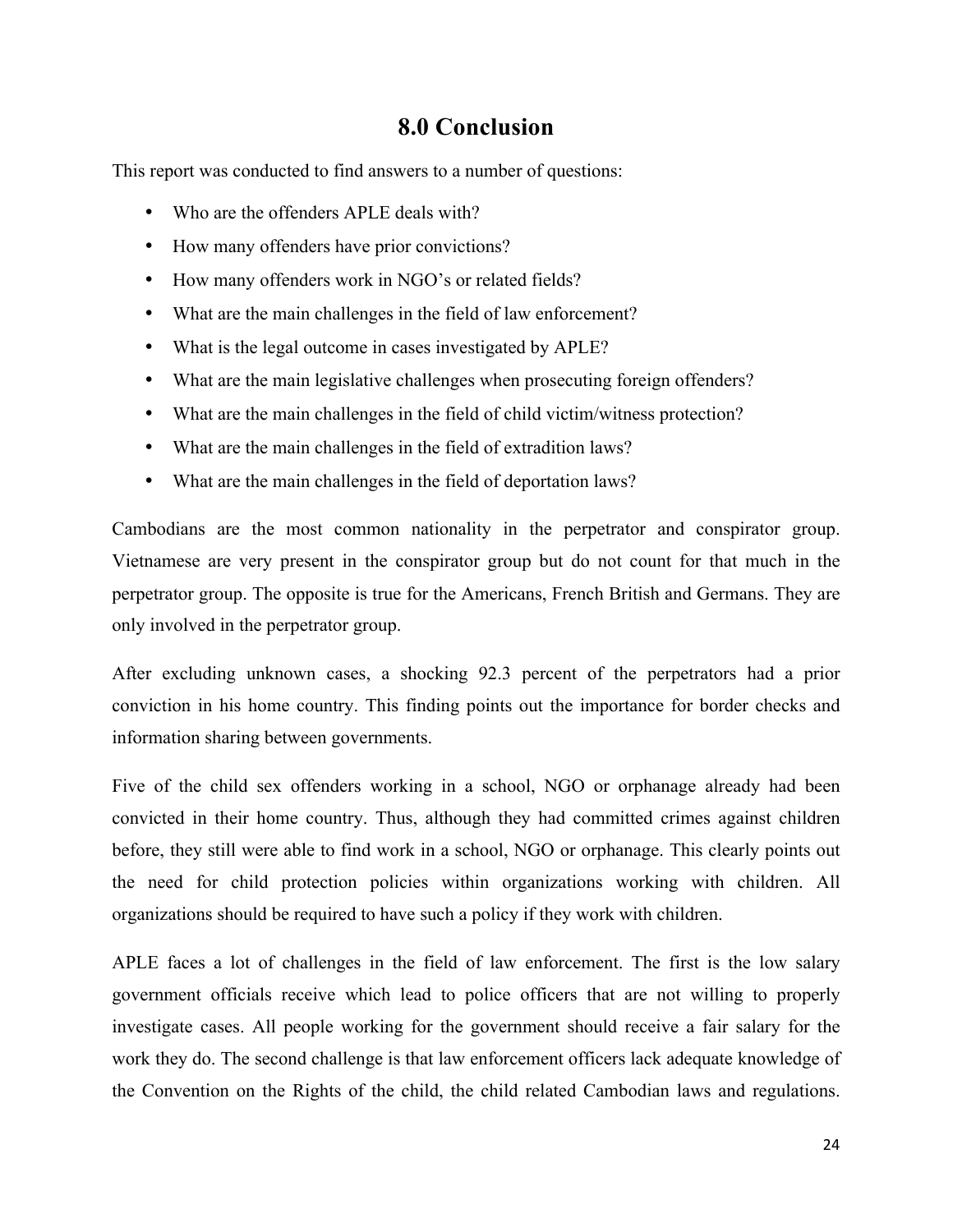Legal training for law enforcement officers is therefore necessary. Finally, the lack of training police officers receive and the lack of good materials they have to work with decreases the quality of their work. The government should invest in trainings for police officers and in up-todate materials for them to work with.

More foreign offenders get released than Cambodian offenders. One reason for this difference is corruption. Foreigners with money are able to change court outcomes in a, for them, positive way. APLE's lawyer doesn't make use of these corruptive methods but private lawyers (who defend the accused) do. This makes the battle unfair.

On first sight, is doesn't look like foreign offenders receive lower sentences. However, when looking at suspended sentences there is an obvious difference between locals and foreigners. A lot more foreigner see their prison term get suspended. The possibility to suspend a part or the whole prison term provides judges with the opportunity to punish below the minimum sentence without doing anything illegal.

Finally, prosecution is challenged because the unwillingness of victims to participate in the legal process. Numerous reasons lead to victims that don't want to file complaints, withdraw their complaints, reversing their statement or give inconsistent statements in court.

When it comes to child victim/witness protection the Cambodian government falls short. The minimum standard provides care facilities with a comprehensive book of guidelines but the facilities lack the money and resources to fully implement all these rules. On top of that, not all services are equally available for child victims. Finally, victims who participate in the legal process are not always provided with a victim friendly process.

Another problem is the common practice in Cambodia to negotiate a settlement between victim and offender. In child sexual abuse or exploitation cases these settlements should never be encouraged or practiced. In addition, child victims have the right to ask for a financial compensation However, even if there is a financial compensation awarded to the victim(s), the offender is not obligated to pay the money until he/she finishes the jail term.

Child sex offenders who commit crimes in Cambodia can be extradited to their home country. While some countries seem to make use of this procedure, most are not. America, for example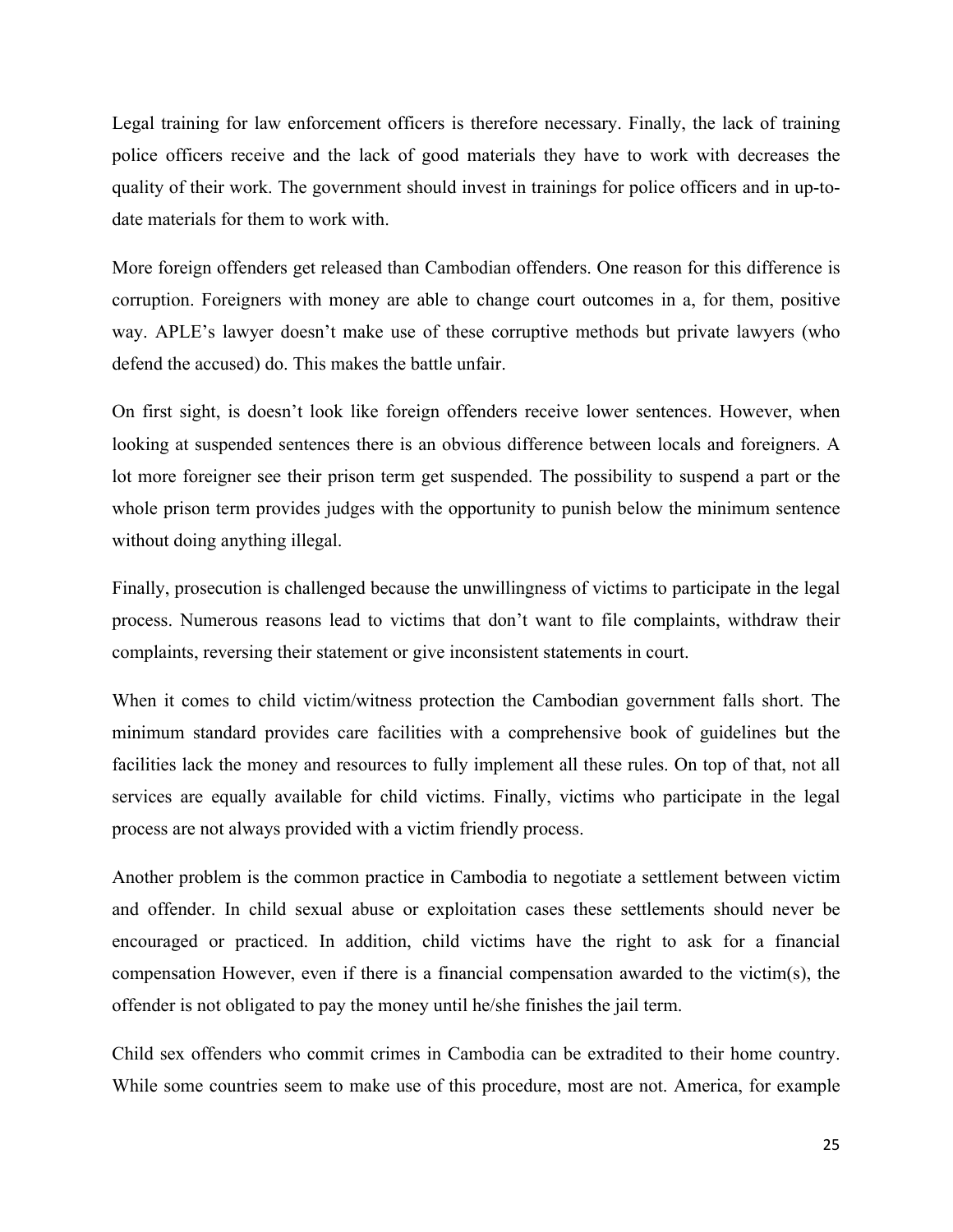seems determined to combat their traveling child sex offenders. Besides America, Britain, Canada and Germany also put effort in the prosecution of their child sex offenders. However, more cooperation between Cambodia and countries that supply Cambodia with child sex offender is needed.

After an offender served his sentence in Cambodia, the possibility exists to deport him. However, this is still not mandatory for child sex offenders and offenders can choose freely to which country they want to be deported. Ideally they have to be sent back to their home countries, where their passports must be revoked and where a system of monitoring must be in place to prevent further abuse by the perpetrators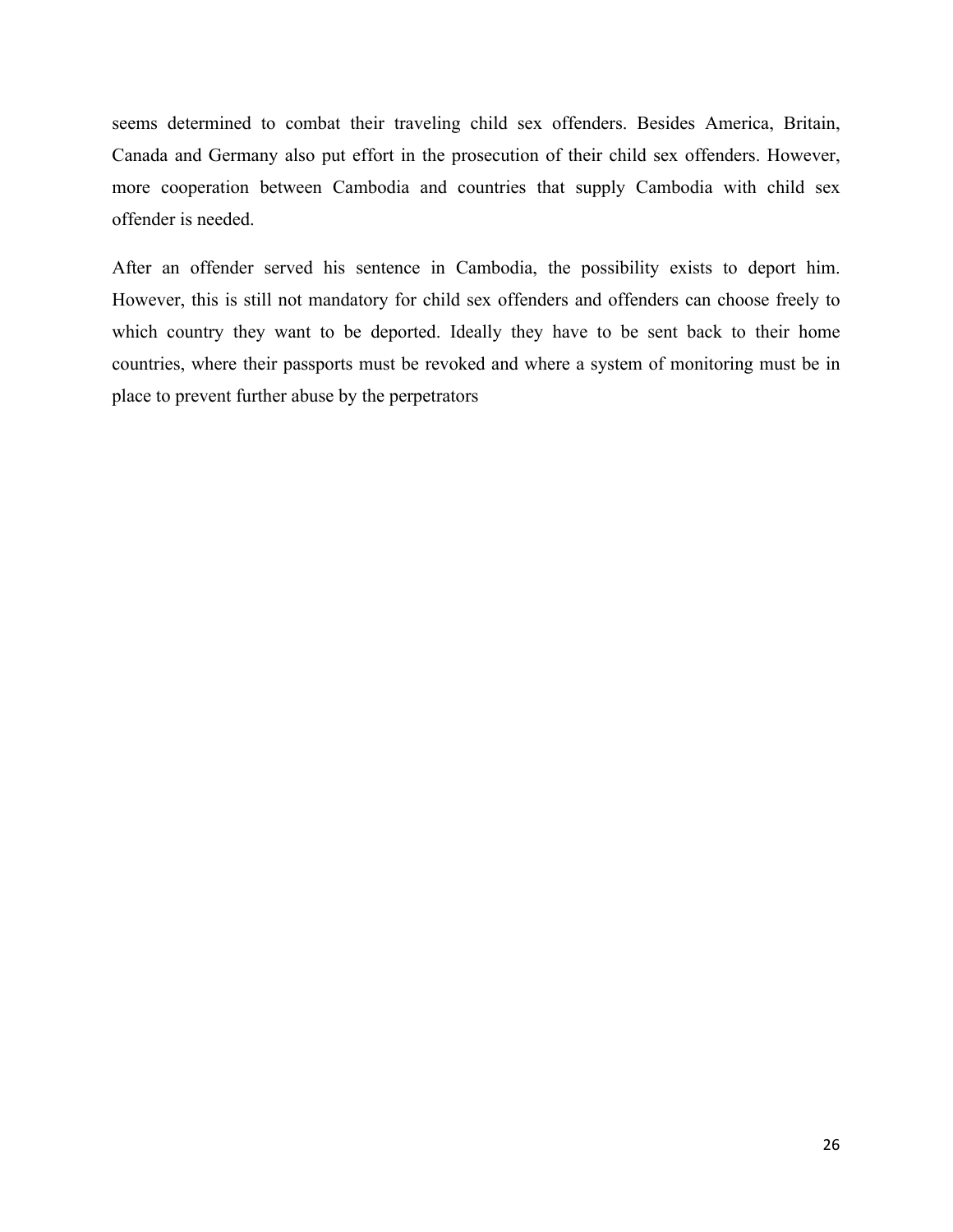| #                       | Gender | Nationality    | Year | Place      | Employment       | Outcome   |
|-------------------------|--------|----------------|------|------------|------------------|-----------|
| $\mathbf{1}$            | M      | French         | 2001 | <b>SHV</b> | Running business | Convicted |
| $\boldsymbol{2}$        | M      | Austrian       | 2002 | PP         | Resident         | Released  |
| 3                       | M      | American       | 2003 | PP         | Resident         | Convicted |
| $\overline{\mathbf{4}}$ | M      | American       | 2003 | PP         | Resident         | Convicted |
| 5                       | M      | Austrian       | 2003 | PP         | Resident         | Released  |
| 6                       | M      | French         | 2003 | PP         | Resident         | Convicted |
| 7                       | M      | Dutch          | 2003 | PP         | Resident         | Released  |
| 8                       | M      | American       | 2003 | PP         | Tourist          | Convicted |
| 9                       | M      | American       | 2003 | PP         | Tourist          | Released  |
| 10                      | M      | Canadian       | 2004 | PP         | Tourist          | Convicted |
| 11                      | M      | French         | 2004 | PP         | Resident         | Released  |
| 12                      | M      | American       | 2004 | PP         | Resident         | Released  |
| 13                      | M      | Australian     | 2004 | PP         | Resident         | Released  |
| 14                      | M      | New Zealander  | 2004 | PP         | Resident         | Convicted |
| 15                      | M      | Dutch          | 2004 | PP         | Resident         | Convicted |
| 16                      | M      | French         | 2004 | PP         | Resident         | Pending   |
| 17                      | M      | French         | 2004 | PP         | Resident         | Released  |
| 18                      | M      | American       | 2004 | PP         | Resident         | Released  |
| 19                      | M      | Dutch          | 2004 | PP         | Resident         | Released  |
| 20                      | M      | Dutch          | 2005 | PP         | Resident         | Released  |
| 21                      | M      | <b>British</b> | 2005 | PP         | Resident         | Released  |
| 22                      | M      | <b>British</b> | 2005 | PP         | Resident         | Released  |
| 23                      | M      | Belgian        | 2005 | PP         | Resident         | Released  |
| 24                      | M      | Australian     | 2005 | PP         | Resident         | Convicted |
| 25                      | M      | German         | 2006 | PP         | Tourist          | Released  |
| 26                      | M      | American       | 2006 | PP         | Resident         | Convicted |
| 27                      | M      | Belgian        | 2006 | PP         | Resident         | Convicted |

## **9.0 List of perpetrators:**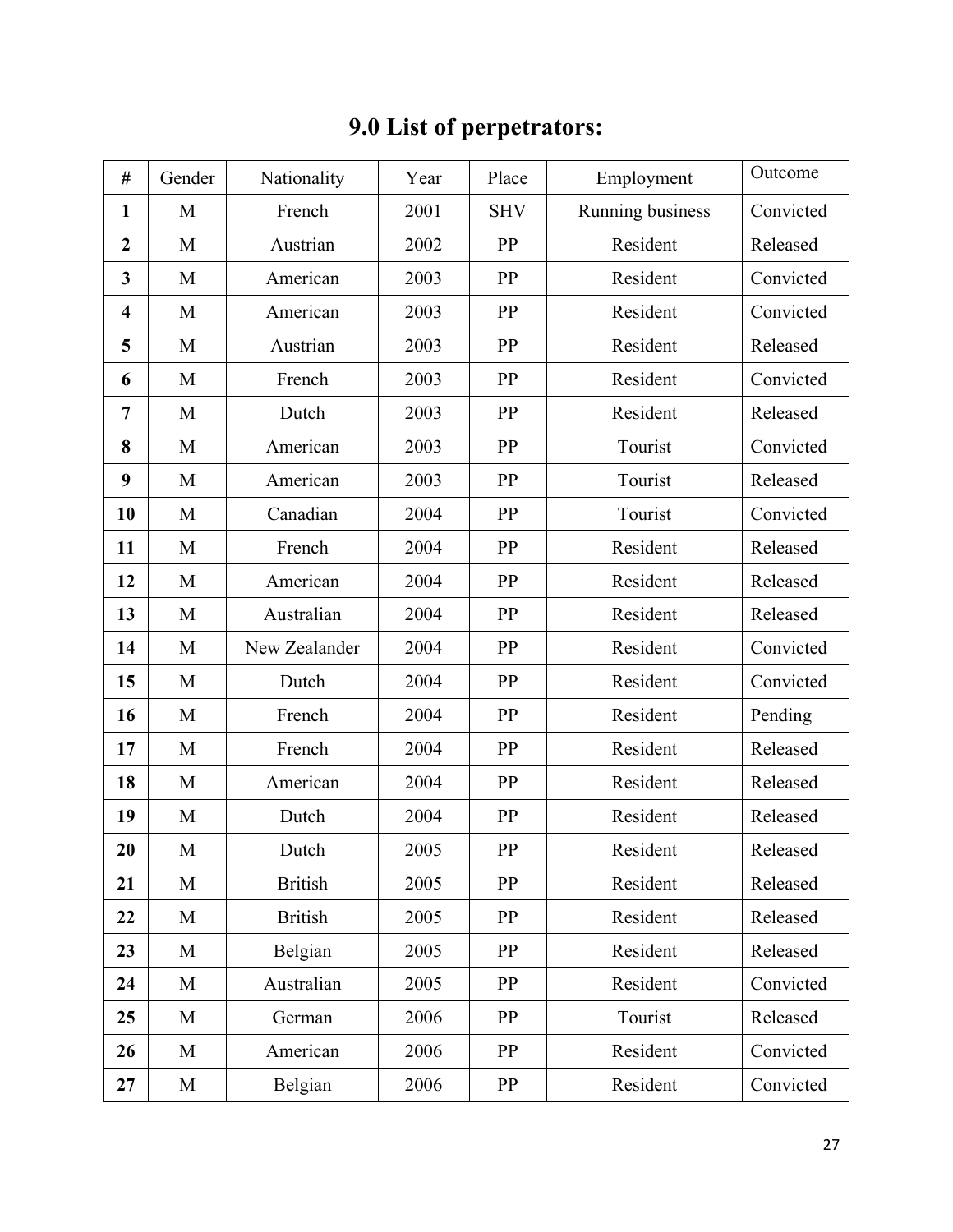| 28 | M | German         | 2006 | <b>SHV</b> | Resident | Convicted |
|----|---|----------------|------|------------|----------|-----------|
| 29 | M | German         | 2006 | <b>SHV</b> | Resident | Convicted |
| 30 | M | American       | 2006 | <b>SHV</b> | Resident | Convicted |
| 31 | M | German         | 2006 | PP         | Resident | Convicted |
| 32 | M | German         | 2006 | PP         | Resident | Convicted |
| 33 | M | Swiss          | 2006 | PP         | Tourist  | Convicted |
| 34 | M | Cambodian      | 2006 | <b>SHV</b> | Resident | Released  |
| 35 | M | Cambodian      | 2006 | <b>SHV</b> | Resident | Released  |
| 36 | M | American       | 2006 | PP         | Tourist  | Convicted |
| 37 | M | American       | 2006 | PP         | Tourist  | Released  |
| 38 | M | American       | 2007 | PP         | Tourist  | Convicted |
| 39 | M | <b>British</b> | 2007 | PP         | Resident | Released  |
| 40 | M | German         | 2007 | <b>SHV</b> | Tourist  | Convicted |
| 41 | M | German         | 2007 | PP         | Resident | Convicted |
| 42 | M | Swedish        | 2007 | <b>SHV</b> | Resident | Released  |
| 43 | M | Cambodian      | 2007 | <b>SHV</b> | Resident | Convicted |
| 44 | M | Cambodian      | 2007 | <b>SHV</b> | Resident | Convicted |
| 45 | M | American       | 2007 | <b>SHV</b> | Tourist  | Released  |
| 46 | M | Cambodian      | 2007 | <b>SHV</b> | Resident | Convicted |
| 47 | M | Austrian       | 2007 | PP         | Resident | Convicted |
| 48 | M | Russian        | 2007 | <b>SHV</b> | Resident | Convicted |
| 49 | M | German         | 2007 | PP         | Resident | Convicted |
| 50 | M | Russian        | 2008 | <b>SHV</b> | Tourist  | Convicted |
| 51 | M | Australian     | 2008 | <b>SHV</b> | Tourist  | Released  |
| 52 | M | Italian        | 2008 | <b>SHV</b> | Tourist  | Convicted |
| 53 | M | American       | 2008 | PP         | Resident | Convicted |
| 54 | M | French         | 2008 | <b>SHV</b> | Resident | Released  |
| 55 | M | French         | 2008 | <b>SHV</b> | Resident | Convicted |
| 56 | M | German         | 2008 | <b>SHV</b> | Tourist  | Released  |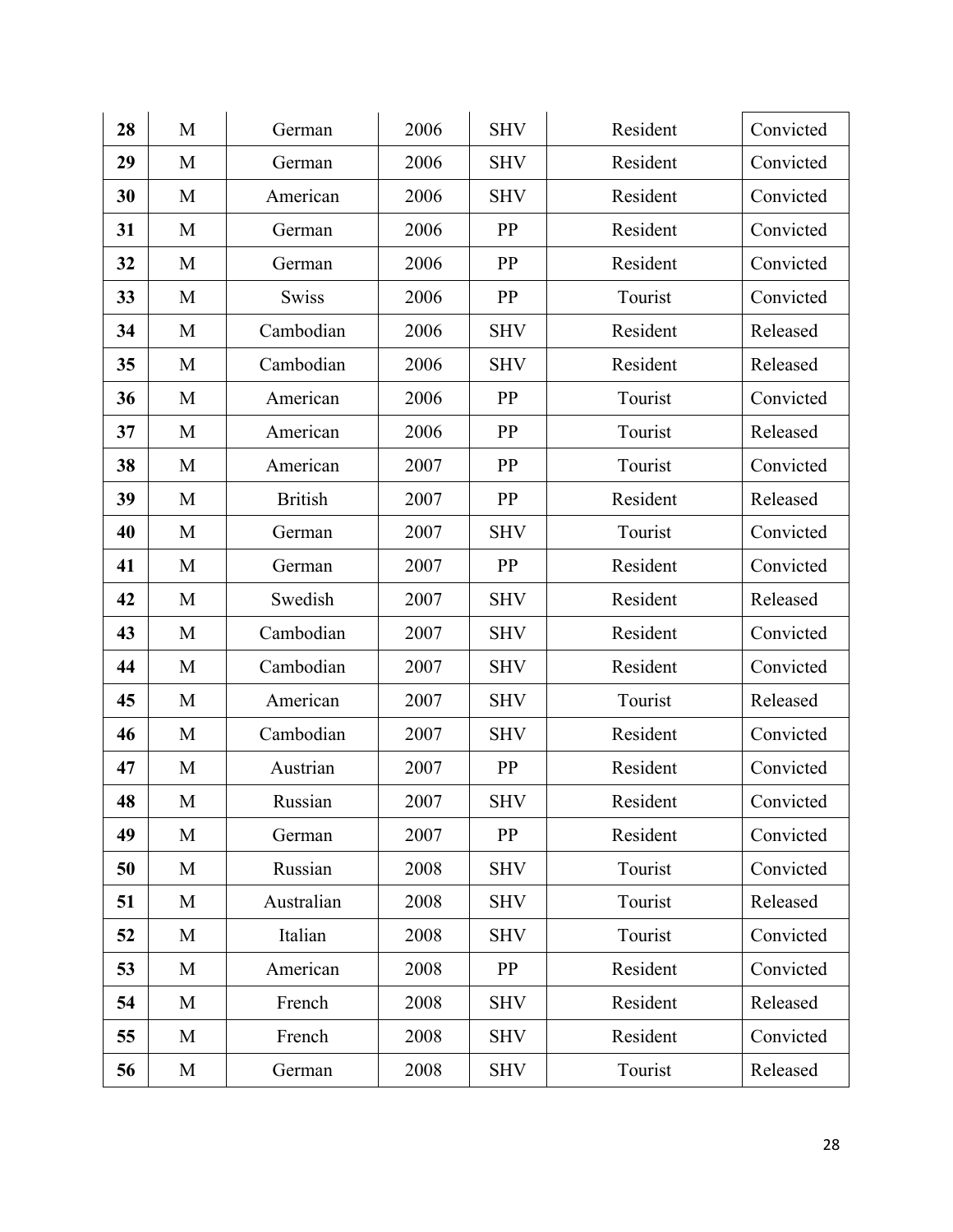| 57 | M                         | Austrian       | 2008 | <b>SHV</b> | Orphanage director      | Convicted |
|----|---------------------------|----------------|------|------------|-------------------------|-----------|
| 58 | M                         | French         | 2008 | <b>SHV</b> | Resident                | Convicted |
| 59 | M                         | Japanese       | 2008 | <b>SHV</b> | Tourist                 | Convicted |
| 60 | M                         | American       | 2008 | PP         | Tourist                 | Convicted |
| 61 | M                         | American       | 2008 | PP         | Tourist                 | Convicted |
| 62 | M                         | American       | 2008 | PP         | Resident                | Convicted |
| 63 | M                         | Pilipino       | 2008 | PP         | Teacher of English      | Convicted |
| 64 | M                         | Cambodian      | 2009 | PP         | Resident                | Convicted |
| 65 | M                         | Canadian       | 2009 | <b>SHV</b> | Tourist                 | Convicted |
| 66 | M                         | American       | 2009 | <b>SR</b>  | Resident                | Convicted |
| 67 | M                         | American       | 2009 | PP         | Tourist                 | Pending   |
| 68 | M                         | Canadian       | 2009 | <b>SR</b>  | Tourist                 | Released  |
| 69 | M                         | American       | 2009 | <b>SR</b>  | Resident                | Pending   |
| 70 | M                         | French         | 2009 | <b>SHV</b> | Resident                | Released  |
| 71 | M                         | German         | 2009 | <b>SHV</b> | Tourist                 | Convicted |
| 72 | M                         | <b>British</b> | 2009 | <b>SHV</b> | Tourist                 | Pending   |
| 73 | M                         | <b>British</b> | 2009 | <b>SHV</b> | Tourist                 | Pending   |
| 74 | M                         | Greece         | 2009 | PP         | Tourist                 | Convicted |
| 75 | M                         | French         | 2009 | PP         | Tourist                 | Convicted |
| 76 | M                         | Cambodian      | 2009 | PP         | Resident                | Convicted |
| 77 | M                         | Swedish        | 2009 | PP         | Resident                | Convicted |
| 78 | M                         | American       | 2009 | PP         | Company Worker          | Convicted |
| 79 | M                         | French         | 2009 | <b>SR</b>  | <b>Restaurant Owner</b> | Convicted |
| 80 | $\boldsymbol{\mathrm{F}}$ | Vietnamese     | 2009 | <b>SR</b>  | Massage parlor owner    | Convicted |
| 81 | M                         | Vietnamese     | 2009 | <b>SR</b>  | Massage parlor owner    | Convicted |
| 82 | $\boldsymbol{\mathrm{F}}$ | Vietnamese     | 2009 | <b>SR</b>  | Massage parlor owner    | Convicted |
| 83 | M                         | Korean         | 2009 | PP         | Tourist                 | Convicted |
| 84 | M                         | American       | 2009 | <b>SHV</b> | Tourist                 | Convicted |
| 85 | M                         | Cambodian      | 2009 | <b>SHV</b> | Resident                | Released  |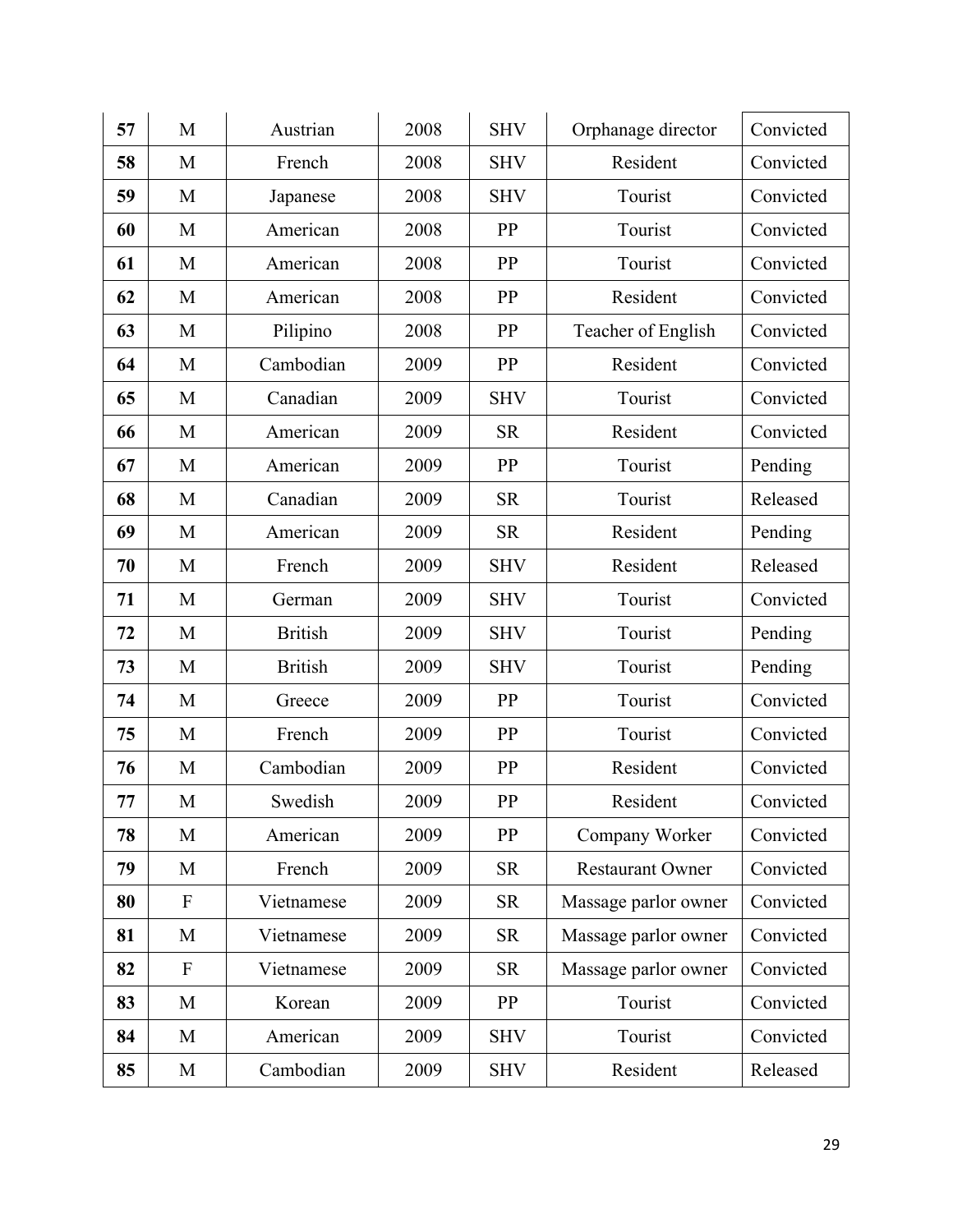| 86         | M | <b>British</b> | 2009 | <b>SHV</b> | Resident               | Convicted |
|------------|---|----------------|------|------------|------------------------|-----------|
| 87         | M | American       | 2009 | PP         | Resident               | Convicted |
| 88         | M | French         | 2009 | PP         | Tourist                | Convicted |
| 89         | M | French         | 2009 | PP         | Tourist                | Convicted |
| 90         | M | <b>Swiss</b>   | 2009 | <b>SR</b>  | Resident               | Convicted |
| 91         | M | Japanese       | 2009 | PP         | Tourist                | Convicted |
| 92         | M | Cambodian      | 2009 | PP         | Resident               | Pending   |
| 93         | M | Vietnamese     | 2009 | <b>PP</b>  | Resident               | Convicted |
| 94         | M | French         | 2009 | <b>SHV</b> | Tourist                | Released  |
| 95         | M | Cambodian      | 2009 | PP         | Businessman            | Convicted |
| 96         | M | Thai           | 2009 | <b>SHV</b> | Resident               | Released  |
| 97         | M | Cambodian      | 2009 | PP         | Resident               | Convicted |
| 98         | M | French         | 2009 | <b>PP</b>  | Tourist                | Convicted |
| 99         | M | Cambodian      | 2009 | <b>PP</b>  | Resident               | Convicted |
| 100        | M | French         | 2009 | PP         | Tourist                | Convicted |
| 101        | M | Israeli        | 2009 | PP         | Tourist                | Convicted |
| 102        | M | Cambodian      | 2009 | <b>SHV</b> | Resident               | Convicted |
| 103        | M | American       | 2010 | <b>SHV</b> | Tourist                | Released  |
| 104        | M | Norwegian      | 2010 | <b>SR</b>  | Tourist                | Convicted |
| 105        | M | American       | 2010 | PP         | Tourist                | Convicted |
| 106        | M | Australian     | 2010 | PP         | Resident               | Convicted |
| 107        | M | <b>British</b> | 2010 | <b>SR</b>  | <b>English Teacher</b> | Pending   |
| 108        | M | Dutch          | 2010 | <b>SHV</b> | NGO Founder            | Convicted |
| 109        | M | American       | 2010 | <b>SHV</b> | Businessman            | Convicted |
| <b>110</b> | M | Cambodian      | 2010 | <b>SR</b>  | Resident               | Convicted |
| 111        | M | Cambodian      | 2010 | <b>SR</b>  | Resident               | Pending   |
| 112        | M | <b>British</b> | 2010 | PP         | Computer Engineer      | Convicted |
| 113        | M | American       | 2010 | <b>SR</b>  | Tourist                | Released  |
| 114        | M | Cambodian      | 2010 | <b>SR</b>  |                        | Convicted |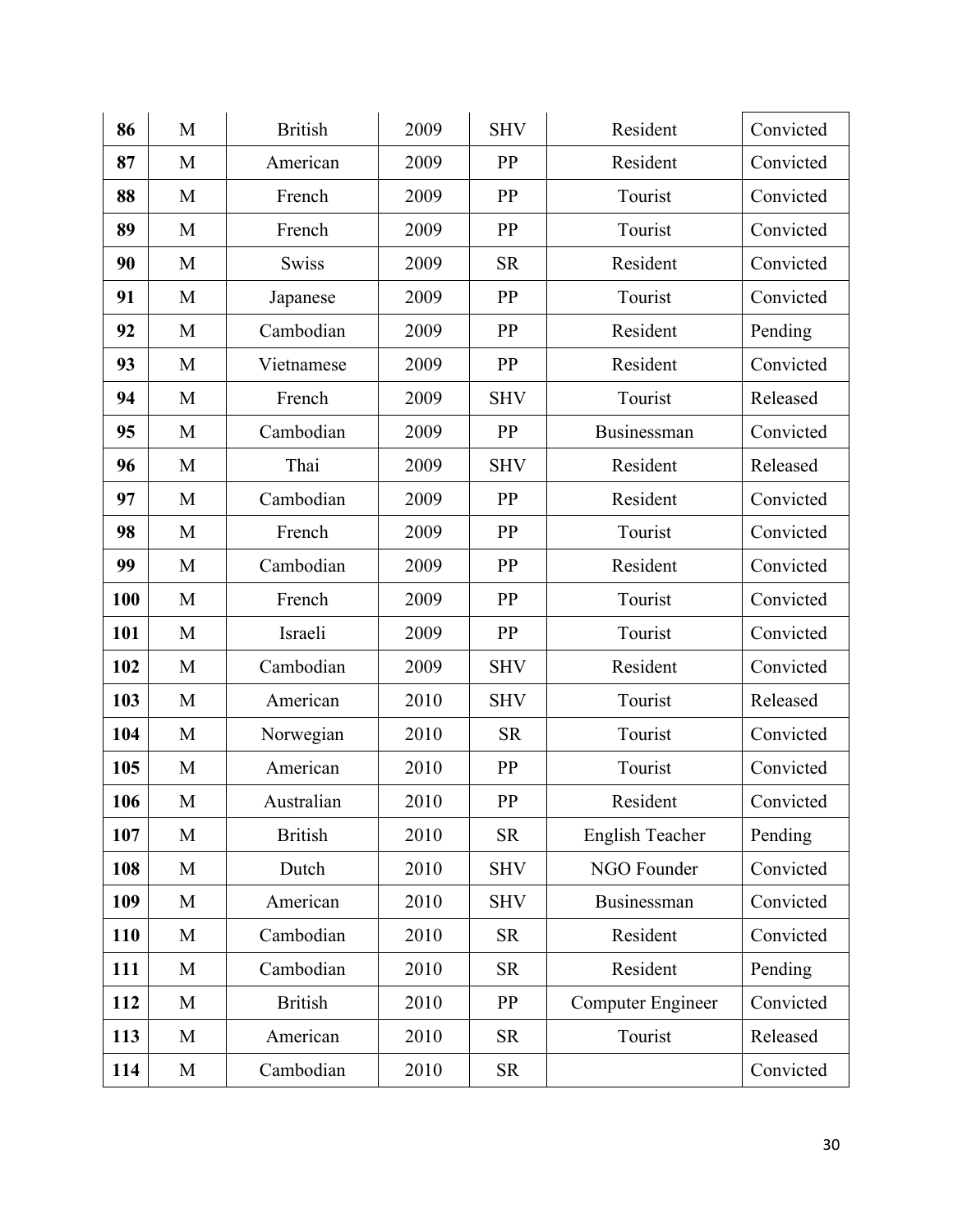| 115 | M                         | Australian              | 2010 | <b>SHV</b> | Resident             | Released  |
|-----|---------------------------|-------------------------|------|------------|----------------------|-----------|
| 116 | M                         | <b>British</b>          | 2010 | <b>PP</b>  | NGO Founder          | Convicted |
| 117 | M                         | Cambodian               | 2010 | <b>SR</b>  | NGO deputy director  | Convicted |
| 118 | M                         | Cambodian               | 2010 | <b>SHV</b> | Police Officer       | Released  |
| 119 | M                         | <b>Swiss</b>            | 2010 | <b>SR</b>  | Guesthouse Owner     | Convicted |
| 120 | M                         | Danish                  | 2010 | <b>SR</b>  | Guesthouse Owner     | Convicted |
| 121 | M                         | Spanish                 | 2010 | <b>PP</b>  | Tourist              | Convicted |
| 122 | M                         | <b>British</b>          | 2010 | PP         | Tourist              | Convicted |
| 123 | M                         | Cambodian               | 2010 | <b>PP</b>  | Fortune teller       | Convicted |
| 124 | M                         | <b>British</b>          | 2010 | <b>SR</b>  | NGO founder          | Convicted |
| 125 | M                         | Japanese                | 2010 | <b>SR</b>  | Tourist              | Convicted |
| 126 | M                         | Cambodian               | 2010 | <b>SR</b>  |                      | Convicted |
| 127 | M                         | Australian              | 2010 | <b>SR</b>  | NGO consultant       | Released  |
| 128 | M                         | <b>Swiss</b>            | 2010 | <b>SHV</b> | Tourist              | Convicted |
| 129 | M                         | <b>British</b>          | 2011 | <b>SR</b>  | Shop owner           | Died      |
| 130 | M                         | French                  | 2011 | <b>SHV</b> | Resident             | Convicted |
| 131 | M                         | American                | 2011 | <b>SHV</b> | Tourist              | Pending   |
| 132 | M                         | American                | 2011 | <b>SHV</b> | Tourist              | Convicted |
| 133 | M                         | Cambodian               | 2011 | <b>SR</b>  | Resident             | Convicted |
| 134 | M                         | American                | 2011 | PP         | Resident             | Convicted |
| 135 | M                         | French                  | 2011 | <b>SHV</b> | Tourist              | Convicted |
| 136 | M                         | Cambodian               | 2011 | PP         | Resident             | Convicted |
| 137 | M                         | French                  | 2011 | <b>PP</b>  | Resident             | Convicted |
| 138 | M                         | American                | 2011 | PP         | Tourist              | Convicted |
| 139 | M                         | <b>British</b>          | 2011 | <b>SR</b>  | Tourist              | Released  |
| 140 | M                         | Cambodian-<br>$E$ ronok | 2011 | PP         | Resident             | Pending   |
| 141 | M                         | Cambodian               | 2011 | <b>PP</b>  | Resident             | Convicted |
| 142 | M                         | Cambodian               | 2011 | <b>SR</b>  |                      | Convicted |
| 143 | $\boldsymbol{\mathrm{F}}$ | Cambodian               | 2011 | ${\rm SR}$ | Massage parlor owner | Convicted |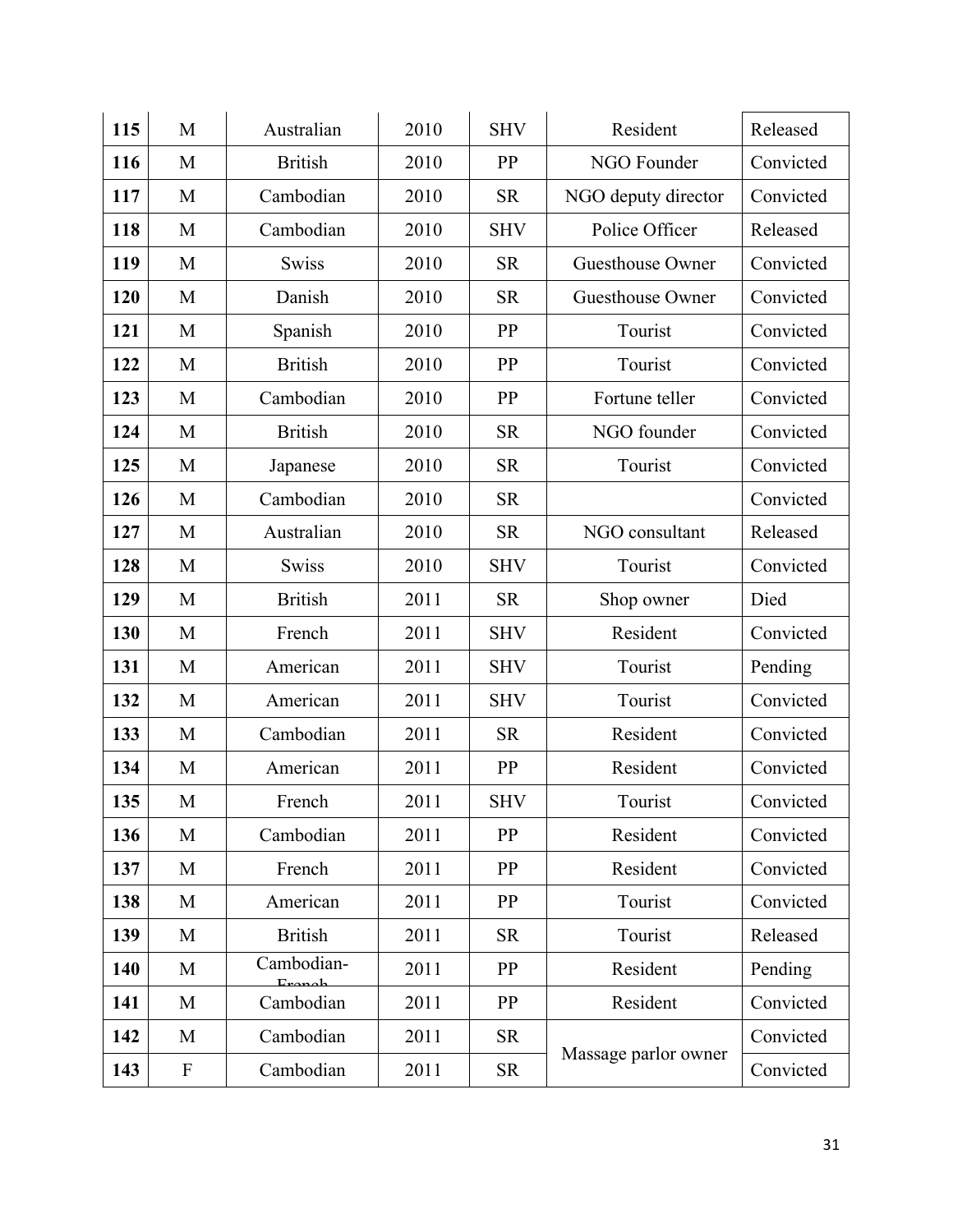| 144 | M            | Cambodian      | 2011 | <b>SR</b>  | Resident               | Convicted |
|-----|--------------|----------------|------|------------|------------------------|-----------|
| 145 | M            | Cambodian      | 2011 | <b>SR</b>  | Resident               | Convicted |
| 146 | M            | Swedish        | 2011 | PP         | Tourist                | Convicted |
| 147 | M            | American       | 2011 | PP         | Doctor                 | Convicted |
| 148 | M            | Cambodian      | 2011 | PP         | Resident               | Convicted |
| 149 | M            | Cambodian      | 2011 | PP         | Resident               | Convicted |
| 150 | M            | Cambodian      | 2011 | PP         | Resident               | Convicted |
| 151 | $\mathbf{F}$ | Cambodian      | 2011 | PP         | Resident               | Convicted |
| 152 | ${\bf F}$    | Cambodian      | 2011 | PP         | Resident               | Convicted |
| 153 | M            | Cambodian      | 2011 | PP         | Resident               | Convicted |
| 154 | $\mathbf{F}$ | Cambodian      | 2011 | <b>BM</b>  | Resident               | Pending   |
| 155 | M            | Cambodian      | 2011 | <b>BM</b>  | Resident               | Pending   |
| 156 | M            | Dutch          | 2011 | <b>SR</b>  | NGO Manager            | Released  |
| 157 | M            | French         | 2011 | <b>BM</b>  | Tourist                | Pending   |
| 158 | M            | French         | 2011 | <b>BM</b>  | Tourist                | Pending   |
| 159 | M            | Cambodian      | 2011 | PP         | Resident               | Convicted |
| 160 | M            | <b>British</b> | 2011 | PP         | <b>English Teacher</b> | Convicted |
| 161 | M            | Cambodian      | 2011 | <b>BM</b>  | Labor worker           | Convicted |
| 162 | M            | Cambodian      | 2011 | Kandal     | Royal Arm Force        | Convicted |
| 163 | M            | Vietnamese     | 2011 | PP         | Construction worker    | Convicted |
| 164 | M            | <b>British</b> | 2012 | <b>SR</b>  | English Teacher        | Pending   |
| 165 | M            | French         | 2012 | PP         | Resident               | Released  |
| 166 | M            | Cambodian      | 2012 |            | Resident               | Convicted |
| 167 | M            | Cambodian      | 2012 | PP         | Resident               | Convicted |
| 168 | M            | Cambodian      | 2012 |            | Resident               | Convicted |
| 169 | M            | Cambodian      | 2012 |            | Resident               | Released  |
| 170 | M            | Cambodian      | 2012 | PP         | Resident               | Convicted |
| 171 | M            | American       | 2012 | <b>SHV</b> | Tourist                | Released  |
| 172 | M            | Swiss          | 2012 | ${\sf SR}$ | Tourist                | Released  |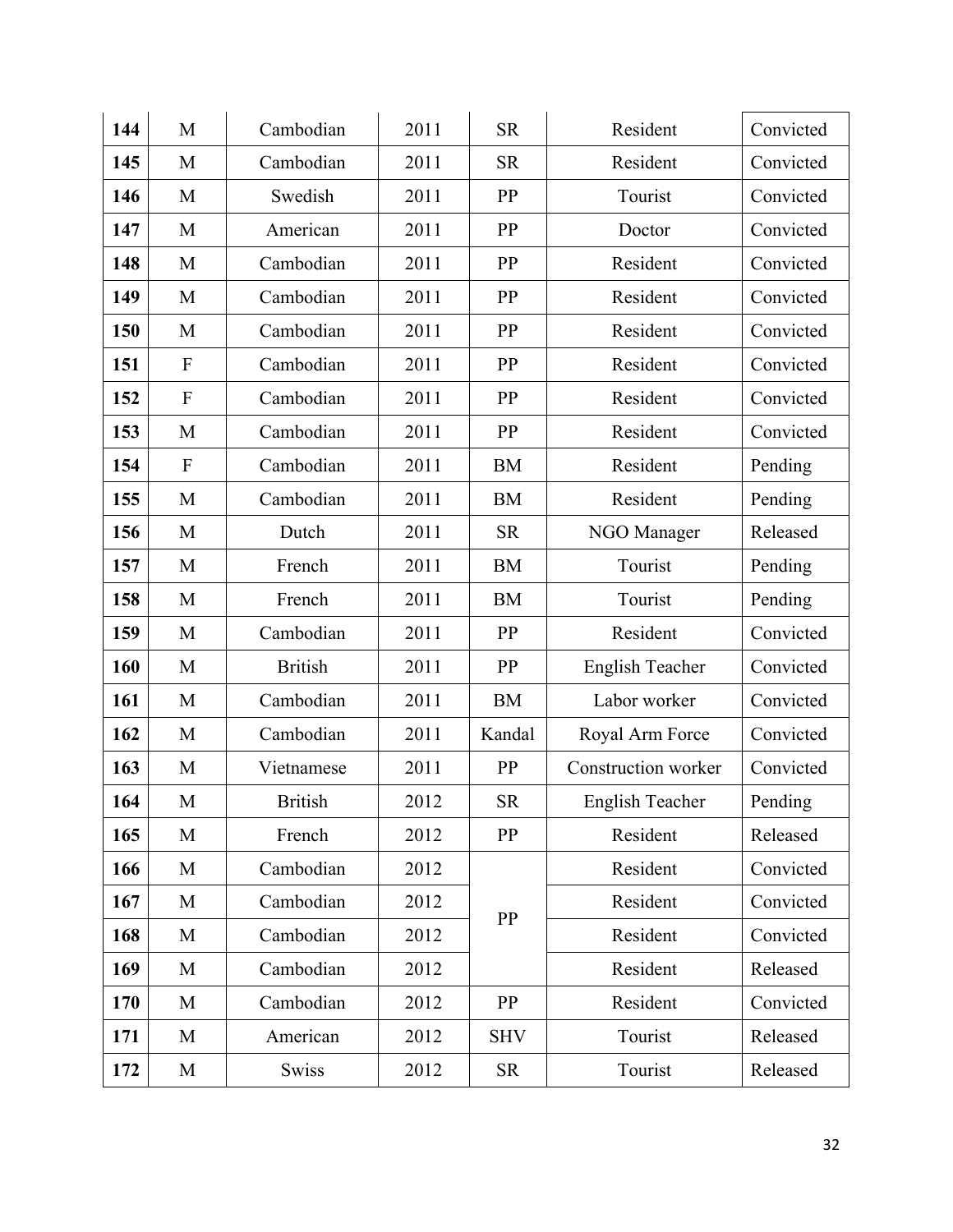| 173 | M | Australian     | 2012 | <b>SR</b> | Resident | Convicted |
|-----|---|----------------|------|-----------|----------|-----------|
| 174 | M | French         | 2012 | <b>SR</b> | Tourist  | Convicted |
| 175 | M | <b>British</b> | 2012 | <b>SR</b> | Tourist  | Convicted |
| 176 | M | Cambodian      | 2012 | <b>SR</b> | Resident | Pending   |
| 177 | M | <b>Swiss</b>   | 2012 | PP        | Tourist  | Pending   |
| 178 | M | Cambodian      | 2012 | PP        | Resident | Convicted |
| 179 | M | Cambodian      | 2012 | PP        | Resident | Pending   |
| 180 | M | Cambodian      | 2012 | <b>SR</b> | Resident | Pending   |
| 181 | M | Cambodian      | 2012 | Kampot    | Resident | Pending   |
| 182 | M | Japanese       | 2012 | <b>SR</b> | Resident | Pending   |
| 183 | M | French         | 2012 | PP        | Resident | Pending   |
| 184 | M | Cambodian      | 2012 | <b>SR</b> | Resident | Pending   |
| 185 | M | Cambodian      | 2012 | <b>SR</b> | Resident | Pending   |
| 186 | M | Cambodian      | 2012 | <b>SR</b> | Resident | Pending   |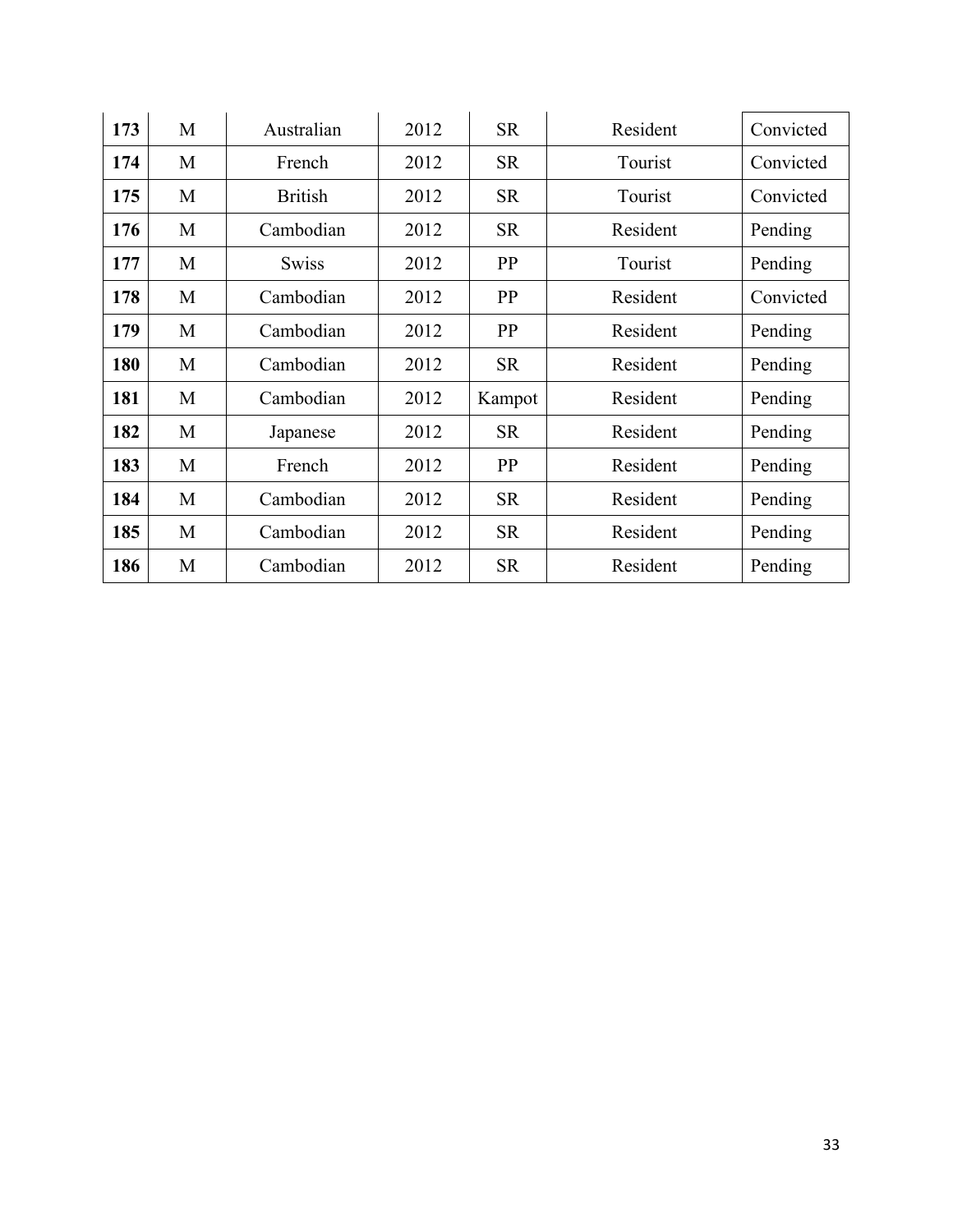| #              | Gender                    | <b>Nationality</b> | Year | <b>Place</b> | <b>Employment</b> | <b>Outcome</b> |
|----------------|---------------------------|--------------------|------|--------------|-------------------|----------------|
| $\mathbf{1}$   | $\boldsymbol{F}$          | Vietnamese         | 2006 | <b>SHV</b>   | Resident          | Convicted      |
| $\overline{2}$ | M                         | Vietnamese         | 2006 | PP           | Resident          | Convicted      |
| 3              | $\boldsymbol{\mathrm{F}}$ | Vietnamese         | 2006 | PP           | Resident          | Convicted      |
| 4              | ${\bf F}$                 | Vietnamese         | 2006 | PP           | Resident          | Convicted      |
| 5              | M                         | Vietnamese         | 2006 | PP           | Resident          | Convicted      |
| 6              | $\boldsymbol{\mathrm{F}}$ | Cambodian          | 2006 | PP           | Resident          | Convicted      |
| 7              | M                         | Cambodian          | 2006 | PP           | Resident          | Convicted      |
| 8              | M                         | Cambodian          | 2006 | PP           | Resident          | Convicted      |
| 9              | M                         | Cambodian          | 2006 | PP           | Resident          | Convicted      |
| 10             | $\boldsymbol{\mathrm{F}}$ | Vietnamese         | 2006 | PP           | Resident          | Convicted      |
| 11             | $\boldsymbol{\mathrm{F}}$ | Cambodian          | 2007 | PP           | Resident          | Released       |
| 12             | $\boldsymbol{\mathrm{F}}$ | Cambodian          | 2007 | <b>SHV</b>   | Resident          | Released       |
| 13             | ${\bf F}$                 | Cambodian          | 2007 | <b>SHV</b>   | Resident          | Convicted      |
| 14             | $\boldsymbol{\mathrm{F}}$ | Cambodian          | 2007 | <b>SHV</b>   | Resident          | Convicted      |
| 15             | $\boldsymbol{\mathrm{F}}$ | Cambodian          | 2007 | <b>SHV</b>   | Resident          | Released       |
| 16             | $\boldsymbol{\mathrm{F}}$ | Cambodian          | 2007 | <b>SHV</b>   | Resident          | Convicted      |
| 17             | $\boldsymbol{\mathrm{F}}$ | Cambodian          | 2007 | <b>SHV</b>   | Resident          | Convicted      |
| 18             | M                         | Cambodian          | 2007 | PP           | Resident          | Convicted      |
| 19             | $\boldsymbol{\mathrm{F}}$ | Vietnamese         | 2008 | PP           | Resident          | Convicted      |
| 20             | F                         | Vietnamese         | 2008 | <b>SHV</b>   | Resident          | Convicted      |
| 21             | $\boldsymbol{\mathrm{F}}$ | Vietnamese         | 2008 | <b>SHV</b>   | Resident          | Released       |
| 22             | $\boldsymbol{F}$          | Vietnamese         | 2008 | <b>SHV</b>   | Resident          | Released       |
| 23             | M                         | Vietnamese         | 2009 | PP           | Resident          | Released       |
| 24             | M                         | Cambodian          | 2009 | PP           | Resident          | Convicted      |
| 25             | $\boldsymbol{\mathrm{F}}$ | Vietnamese         | 2009 | <b>SR</b>    | Resident          | Convicted      |
| 26             | $\boldsymbol{\mathrm{F}}$ | Vietnamese         | 2009 | PP           | Resident          | Convicted      |
| 27             | $\boldsymbol{\mathrm{F}}$ | Vietnamese         | 2009 | PP           | Resident          | Convicted      |

## **10.0 List of conspirators**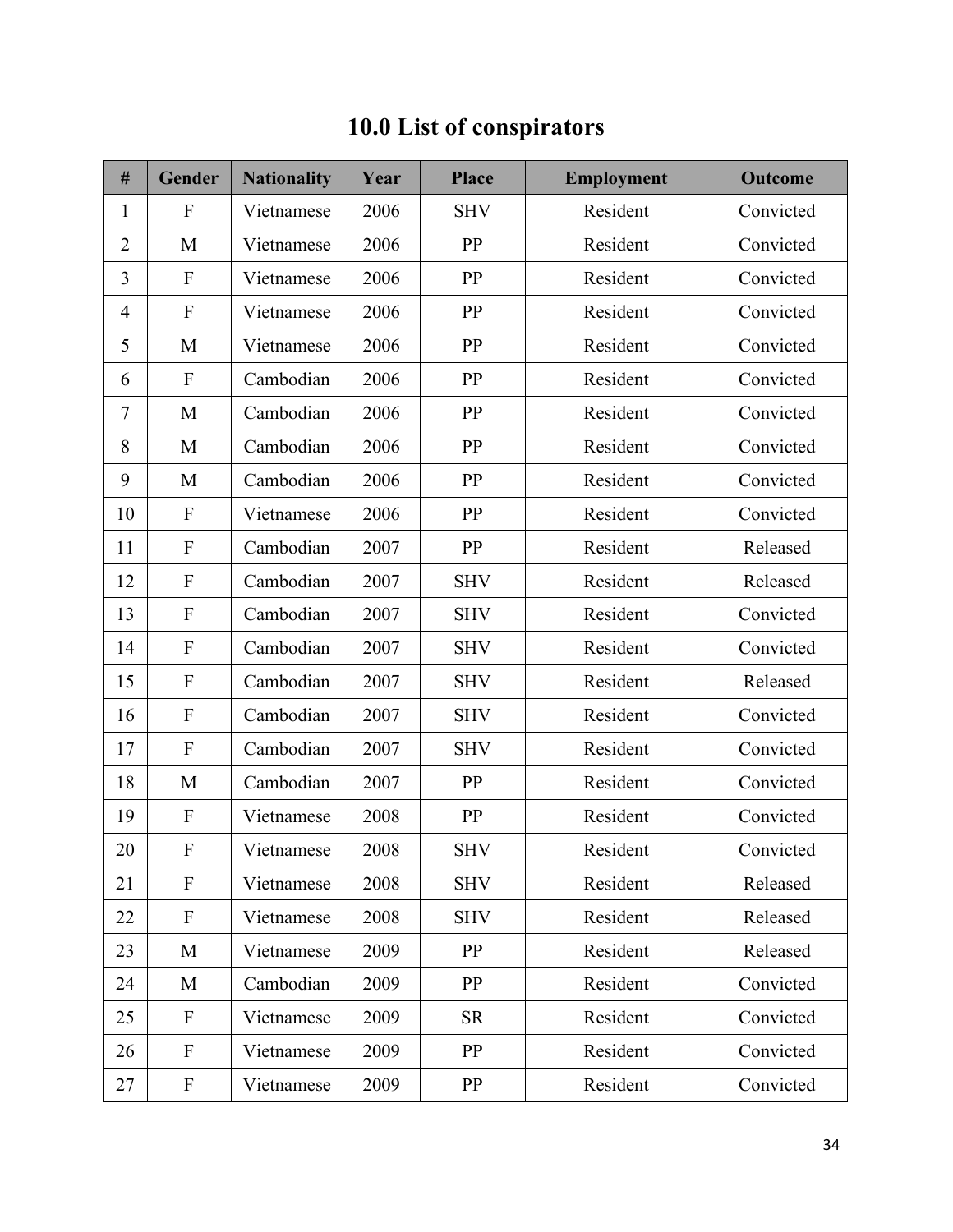| 28 | M                         | Korean     | 2009 | PP         | Resident | Released  |
|----|---------------------------|------------|------|------------|----------|-----------|
| 29 | M                         | Cambodian  | 2009 | PP         | Resident | Convicted |
| 30 | $\mathbf{F}$              | Cambodian  | 2009 | PP         | Resident | Convicted |
| 31 | M                         | Cambodian  | 2009 | PP         | Resident | Convicted |
| 32 | $\mathbf{F}$              | Cambodian  | 2009 | PP         | Resident | Convicted |
| 33 | $\mathbf{F}$              | Cambodian  | 2009 | PP         | Resident | Convicted |
| 34 | M                         | Cambodian  | 2009 | PP         | Resident | Convicted |
| 35 | M                         | Cambodian  | 2010 | PP         | Resident | Convicted |
| 36 | $\mathbf{F}$              | Cambodian  | 2010 | PP         | Resident | Convicted |
| 37 | M                         | Cambodian  | 2010 | PP         | Resident | Pending   |
| 38 | M                         | Vietnamese | 2010 | PP         | Resident | Pending   |
| 39 | M                         | Cambodian  | 2010 | <b>SR</b>  | Resident | Released  |
| 40 | M                         | Cambodian  | 2010 | <b>SR</b>  | Resident | Convicted |
| 41 | M                         | Cambodian  | 2010 | PP         | Resident | Convicted |
| 42 | $\boldsymbol{\mathrm{F}}$ | Cambodian  | 2010 | PP         | Resident | Convicted |
| 43 | $\mathbf{F}$              | Cambodian  | 2010 | PP         | Resident | Convicted |
| 44 | $\mathbf{F}$              | Cambodian  | 2010 | PP         | Resident | Convicted |
| 45 | M                         | Cambodian  | 2011 | PP         | Resident | Convicted |
| 46 | M                         | Cambodian  | 2010 | <b>SR</b>  | Resident | Released  |
| 47 | $\boldsymbol{\mathrm{F}}$ | Cambodian  | 2011 | PP         | Resident | Convicted |
| 48 | $\boldsymbol{\mathrm{F}}$ | Cambodian  | 2011 | PP         | Resident | Convicted |
| 49 | $\mathbf{F}$              | Cambodian  | 2011 | PP         | Resident | Convicted |
| 50 | $\mathbf{F}$              | Cambodian  | 2012 | PP         | Resident | Convicted |
| 51 | $\boldsymbol{F}$          | Cambodian  | 2012 | <b>SR</b>  | Resident | Released  |
| 52 | $\boldsymbol{\mathrm{F}}$ | Cambodian  | 2012 | PP         | Resident | Pending   |
| 53 | $\boldsymbol{\mathrm{F}}$ | Vietnamese | 2012 | PP         | Resident | Pending   |
| 54 | M                         | Vietnamese | 2012 | PP         | Resident | Pending   |
| 55 | $\boldsymbol{F}$          | Cambodian  | 2012 | PP         | Resident | Pending   |
| 56 | $\boldsymbol{F}$          | Cambodian  | 2012 | ${\bf PP}$ | Resident | Pending   |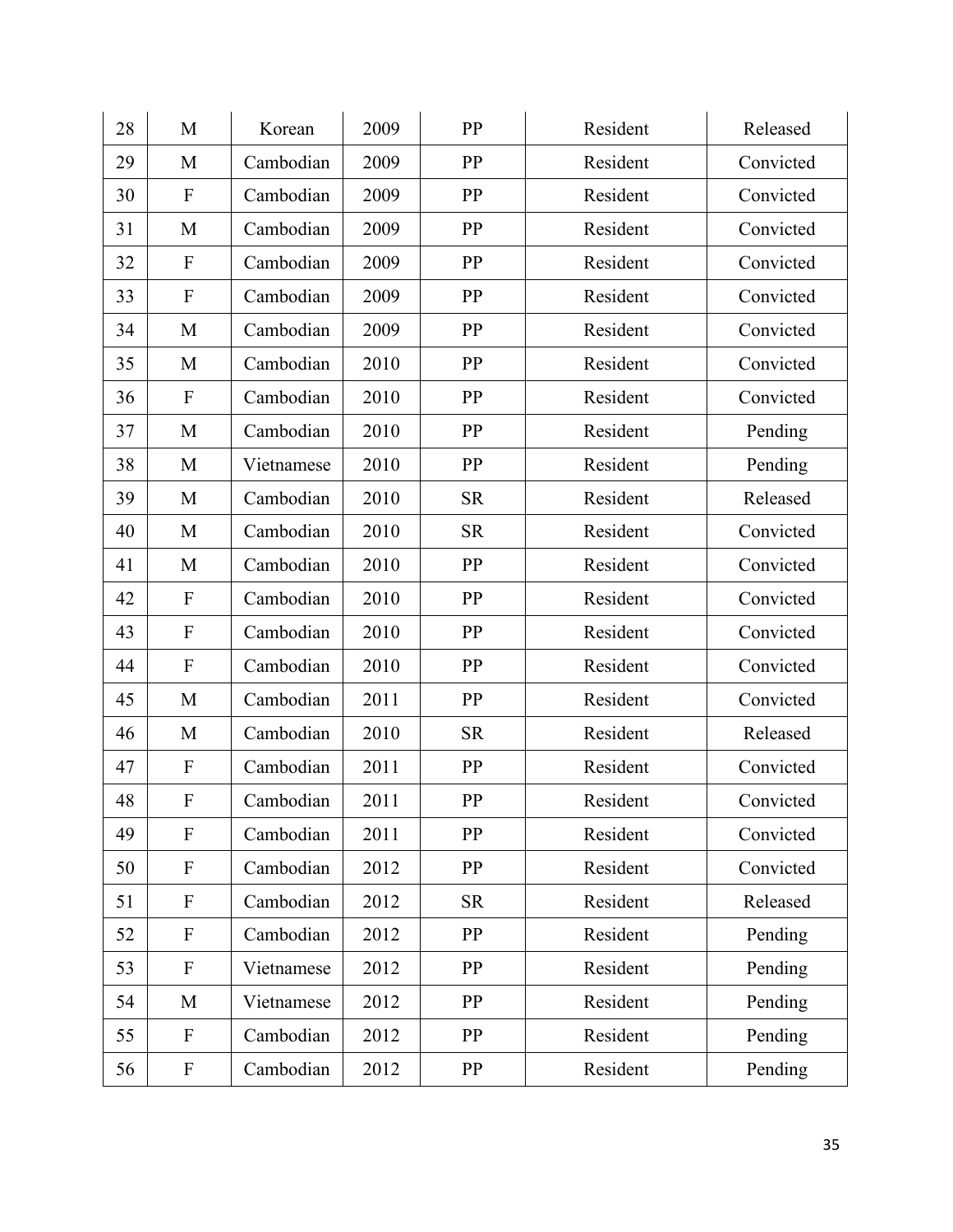| $ -$<br>. . |  | . .<br>ambodian<br>------ | $\sim$ 4 $\sim$<br>∩ר<br>-- | <u>חר</u> | $\sim$ $\sim$ | --- -<br>$- - - - - -$ |
|-------------|--|---------------------------|-----------------------------|-----------|---------------|------------------------|
|-------------|--|---------------------------|-----------------------------|-----------|---------------|------------------------|